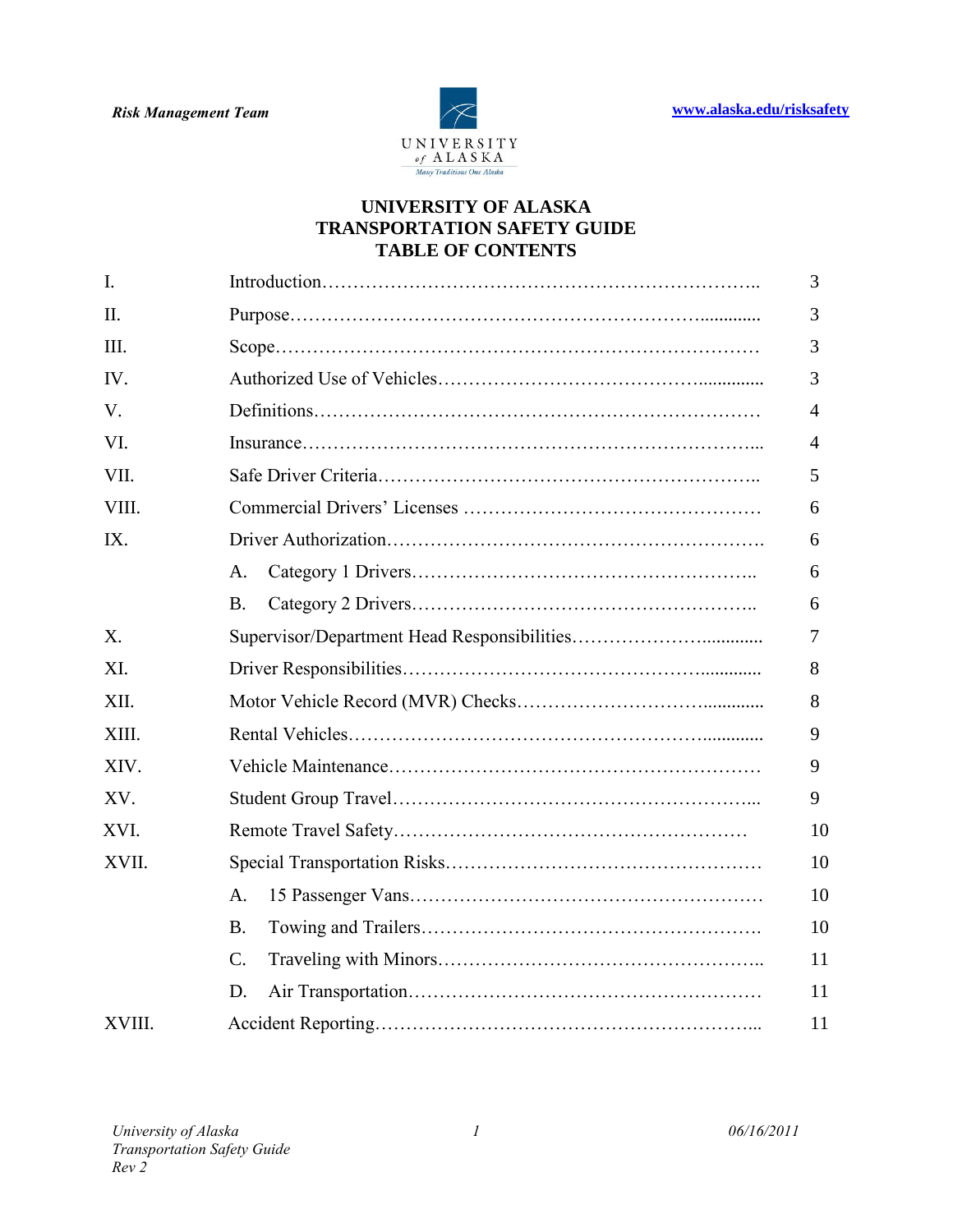# APPENDICES

| Appendix A:    |                                                                | 12 |
|----------------|----------------------------------------------------------------|----|
| Appendix B:    |                                                                | 14 |
| Appendix $C$ : |                                                                | 15 |
| Appendix D:    |                                                                | 16 |
| Appendix E:    |                                                                | 17 |
| Appendix F:    |                                                                | 20 |
| Appendix G:    |                                                                | 21 |
| Appendix H:    |                                                                | 22 |
| Appendix I:    | State of Alaska – Company Release for Multiple Driving Records | 23 |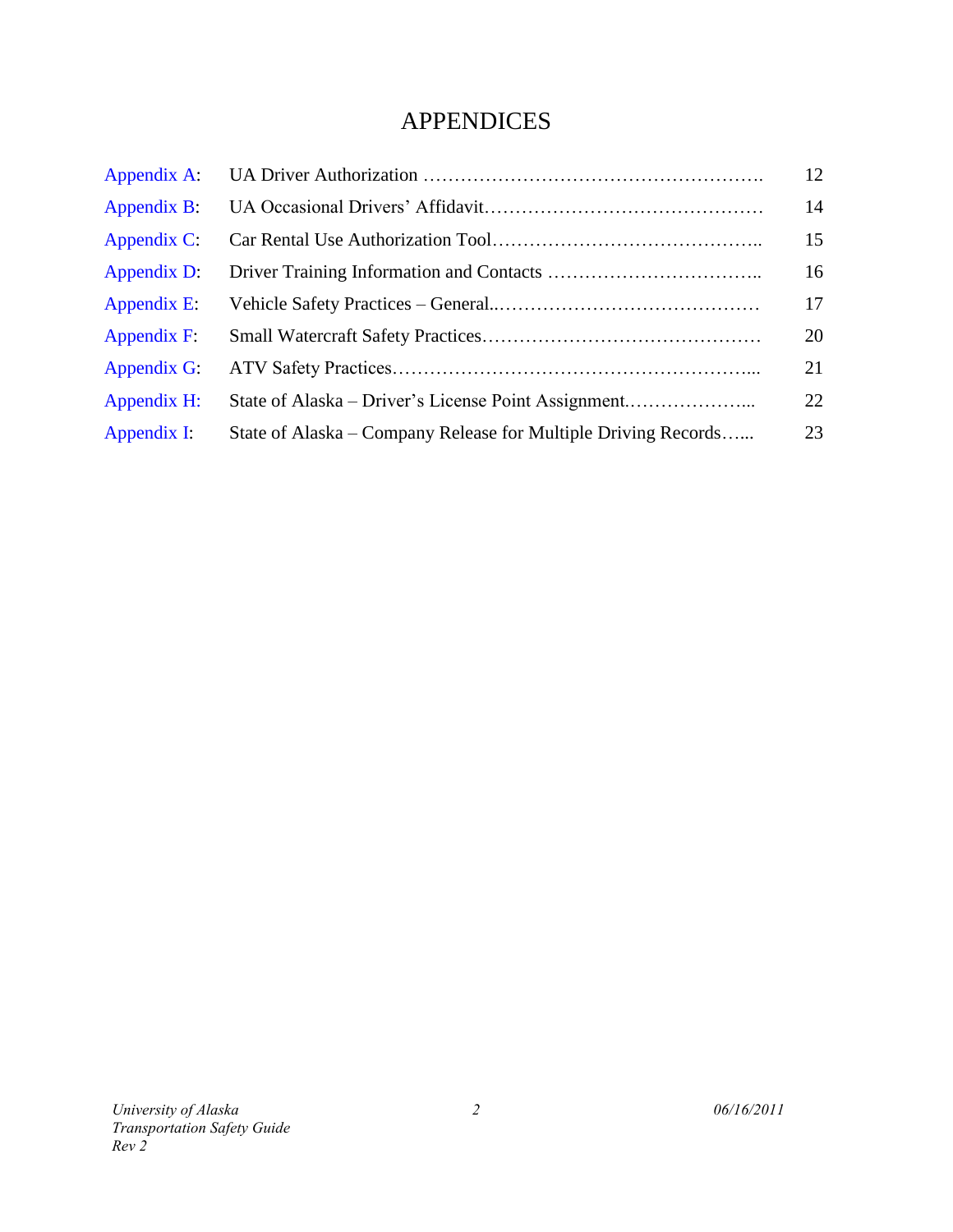

## **University of Alaska Transportation Safety Guide**

I. Introduction

National statistics show, of all the causes of death due to accidents, the leading cause is motor vehicle accidents. The U.S. Department of Transportation's National Highway Traffic Safety Administration [\(NHTSA\)](http://www.nhtsa.gov/) reports motor vehicle traffic crashes were the 8th-leading cause of death among all ages. Broken down by age, crashes were the **No. 1** cause of death for every age from 3 through 33. Of those killed in passenger vehicles, 55% were not wearing safety belts.

Most drivers take the day to day operation of a motor vehicle for granted, but, facts indicate motor vehicle accidents remain a high risk for all age groups. This Guide is provided to the university community to promote awareness and understanding and to provide simple steps for managing this aspect of university operations. Although automobiles represent our most common mode of transportation, this Guide also touches on the use of snow machines, ATVs, water and aircraft.

II. Purpose

The purpose of this document is to establish a guideline to:

- ♦ Assist deans, directors, department heads, and supervisors in administering driving privileges for employees and vehicles under their control.
- ♦ Help ensure the safe operation of motorized vehicles.
- ♦ Help ensure the safety of drivers and passengers.
- ♦ Help minimize losses, damages, and claims against the university.
- III. Scope

These guidelines apply to UA employees who are responsible for managing and authorizing use of vehicles on UA business and individuals who drive on UA business, academic pursuits, and other UA related ventures. Other laws and formally adopted policies, regulations, campus procedures, and union bargaining agreements may take precedence over these guidelines. Through those responsible for campus safety, individual campuses/departments may wish to develop supplemental guides or other similarly effective controls or processes specific to their operations.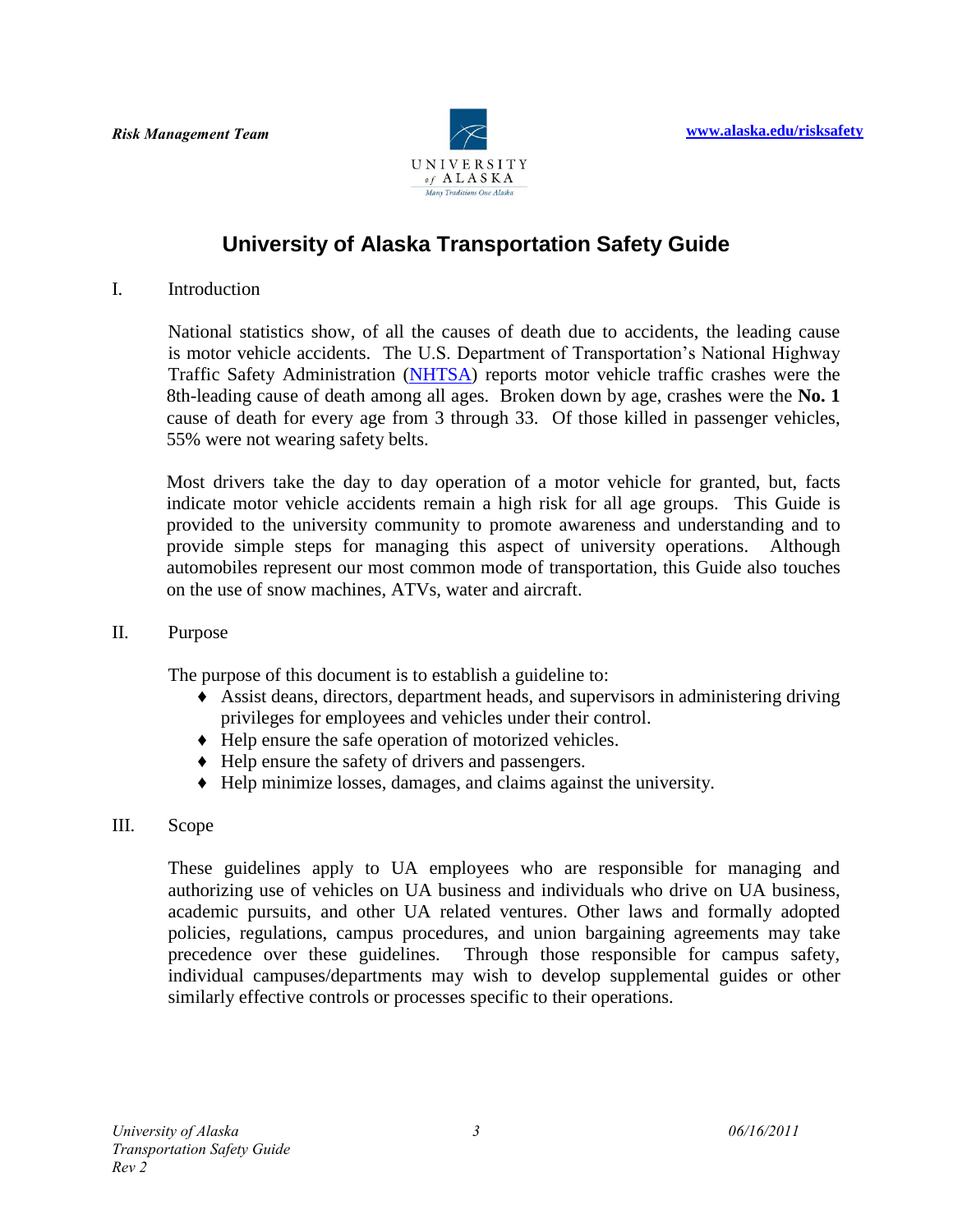### IV. Authorized Use of Vehicles

Per Board of Regents Regulation [04.10.010](http://www.alaska.edu/bor/policy-regulations/) B.6., the use of university property, equipment, facilities, or services by employees for purposes not directly related to university duties is prohibited. This includes vehicles leased or rented by UA or its employees, as well as UA owned vehicles. Official business is typically defined as those tasks and responsibilities assigned through an individual's current job description but can also be authorized through special request by an employee's supervisor, director, department head, or other superior position in the department's chain-of-command.

Non-employee use of a UA Vehicle is strongly discouraged. However, UA students and non-affiliated individuals may be approved to drive under limited circumstances. This can occur when the driving need is based on a core mission of the university, university course work, or an authorized academic or student function. Authorizing deans, directors, department heads, or supervisors should contact their campus risk management/environmental health and safety office for approval prior to authorizing and ensure the individual(s) meet the university's Safe Driver Criteria (see section VII). It should be noted that the UA does not carry medical insurance for these drivers or insurance for non-employee passengers.

University Regulation [05.02.06.A.4.d. \(6\)](http://www.alaska.edu/bor/policy-regulations/) prohibits UA rental of motor vehicles for guests or persons who are not UA employees. If payment or reimbursement of such costs is authorized, such payment should be covered as an after the fact reimbursement or based on an agreed upon or quoted cost, up front. In such cases, insurance coverage purchased from the car rental company is reimbursable.

V. Definitions

Vehicles are, for the purpose of this Guide, any motorized conveyance and includes utility vehicles such as vans, pick-up trucks, garbage and dump trucks, and vehicles and machinery such as zambonis, backhoes, forklifts, loaders, sweepers, graders, riding mowers, bobcats, tractors, four-wheelers, ATVs, golf carts, snowmachines, watercraft, etc.

UA Vehicles include university owned, leased, rented, or other vehicles in the university's care, custody, or control for which the university has a contractual obligation to provide liability and/or property coverage. This does not include personal vehicles owned by UA employees.

UA-Owned Vehicles are vehicles titled to the University of Alaska.

Vehicles Leased, or Rented to the UA include the "courtesy vehicles" loaned or leased to the athletics departments, or others, by local dealerships, and vehicles rented by university employees on behalf of the university for approved official university business.

UA Employee includes all personnel of the university, (faculty, staff, and student employees) established on the UA payroll records and receiving compensation from the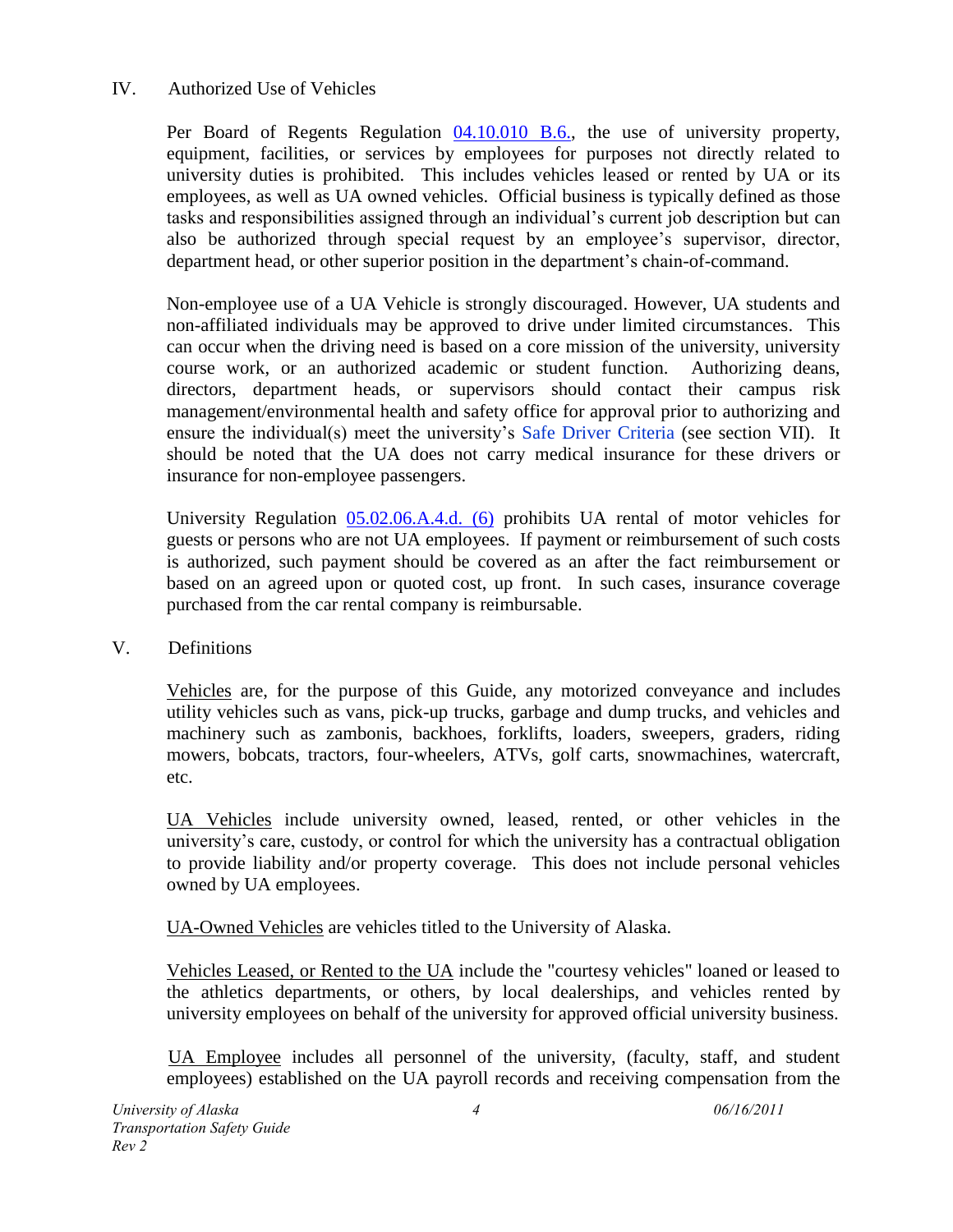UA, no matter what the basic fund source, for the performance of regular staff or academic duties.

VI. Insurance

Details on insurance can be found on line at [www.alaska.edu/risksafety.](http://www.alaska.edu/risksafety) Some important facts include:

- The university's insurance for its vehicles is effective only when the vehicle is being used for duly authorized university business being conducted by an authorized driver.
- Some deviation from business use of a university vehicle is allowed for UA Vehicles, including rental vehicles and certain leased vehicles; however, losses and claims resulting from such deviations are not covered by the UA's insurance program. The authorized driver is responsible for ensuring their personal auto insurance will cover any claim which occurs during deviations from authorized business use or be prepared to personally pay for any damage or injury arising in the course of that deviation or personal use. The UA may require proof of insurance and/or a contractual agreement with the driver.
- Insurance on privately owned vehicles driven by UA employees on UA business is PRIMARY to any insurance carried by UA. UA does not cover physical damage to privately owned vehicles.
- Personal property kept in UA Vehicles is not covered under the UA self-insurance policy.
- State law requires each vehicle to carry **Proof of Insurance**. You can obtain this document from the System Office of Risk Services for UA owned vehicles.
- VII. Safe Driver Criteria:

Studies indicate a strong correlation between prior traffic violations and future driving performance. Other risk factors include age, experience, and training. To meet Safe Driver criteria for the UA, drivers should:

- 1. Possess a current, valid driver's license (probationary, court restricted, international drivers' license, or a drivers' permit are NOT acceptable);
- 2. Have at least three (3) years driving experience as a licensed driver;
- 3. Be in compliance with the State of Alaska's Division of Motor Vehicle's licensing and insurance requirements;
- 4. Attend and successfully complete a campus approved drivers' safety course (required for Category 1 drivers, recommended for Category 2 drivers);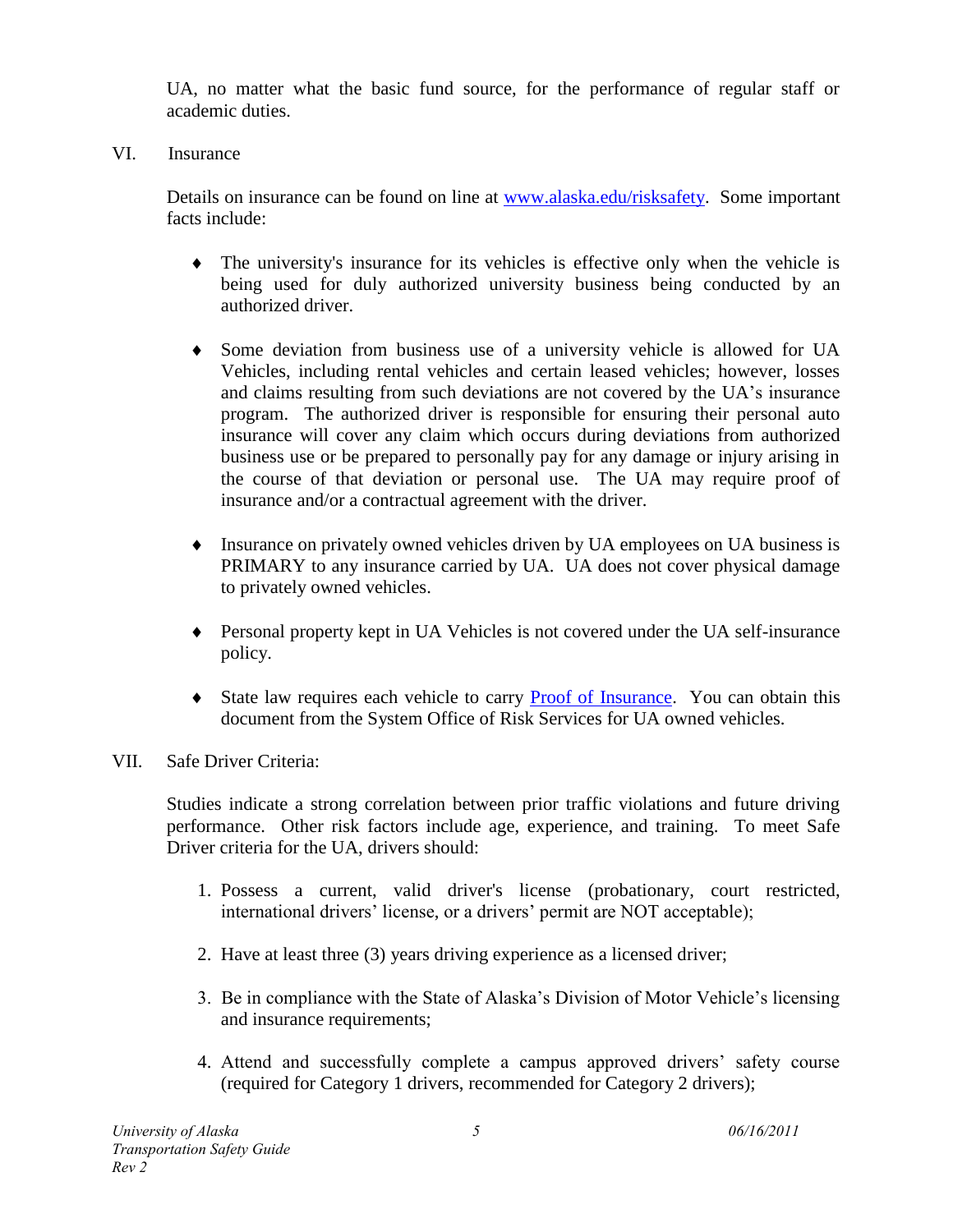- 5. Have not been convicted within the last three years for:
	- Two or more moving violations
	- Two or more at fault accidents
	- Driving under the influence of alcohol or drugs
	- A pattern of moving violations or reckless driving behavior which is demonstrated by the accumulation of more than five points<sup>1</sup> against their drivers' license

<sup>2</sup>Alaska has a law aimed squarely at crash prevention through identification, control, and rehabilitation of recognized problem drivers. Convictions for moving traffic violations are assigned numeric point values ranging from 2 points to 10 points. Violations with the highest likelihood of contributing to crashes are assigned the higher point value. See Appendix H for the State of Alaska point assignments as of December 2006.

VIII. Commercial Drivers' Licenses (CDL)

Under the US Department of Transportation (DOT), individuals required to have a Commercial Drivers License (CDL) must comply with specific government regulations to include drug testing. Supervisors of CDL employees should contact their campus Human Resource Services offices for further information on these regulations.

IX. Driver Authorization

All individuals authorized to drive UA Vehicles must be in compliance with applicable state laws and regulations for the operation of motor vehicles including state insurance requirements. Eligibility to operate a UA Vehicle should also be dependent upon a prospective driver's experience and driving record. Drivers falling under Board of Regents travel policy and regulation must have travel approval from his or her supervisor, including authorization for vehicle rental if applicable, documented on a Travel Authorization Form prior to travel departure. Only individuals who properly authorized and who meet the Safe Driver Criteria in Section VII should be allowed to operate a UA Vehicle for UA business, academic pursuits, and other UA related ventures. With the exception of contracted charter services, non-university employees should not transport groups, students, minors, and/or other non-UA affiliated persons on UA business or UA sponsored events and activities.

 $\overline{a}$ 

<sup>&</sup>lt;sup>1</sup> See: **2 AAC 90.310. Demerit point schedule** 

<sup>2</sup> **[State of Alaska Driver Manual \(](http://doa.alaska.gov/dmv/dlmanual/dlman.pdf)link http://doa.alaska.gov/dmv/dlmanual/dlman.pdf)**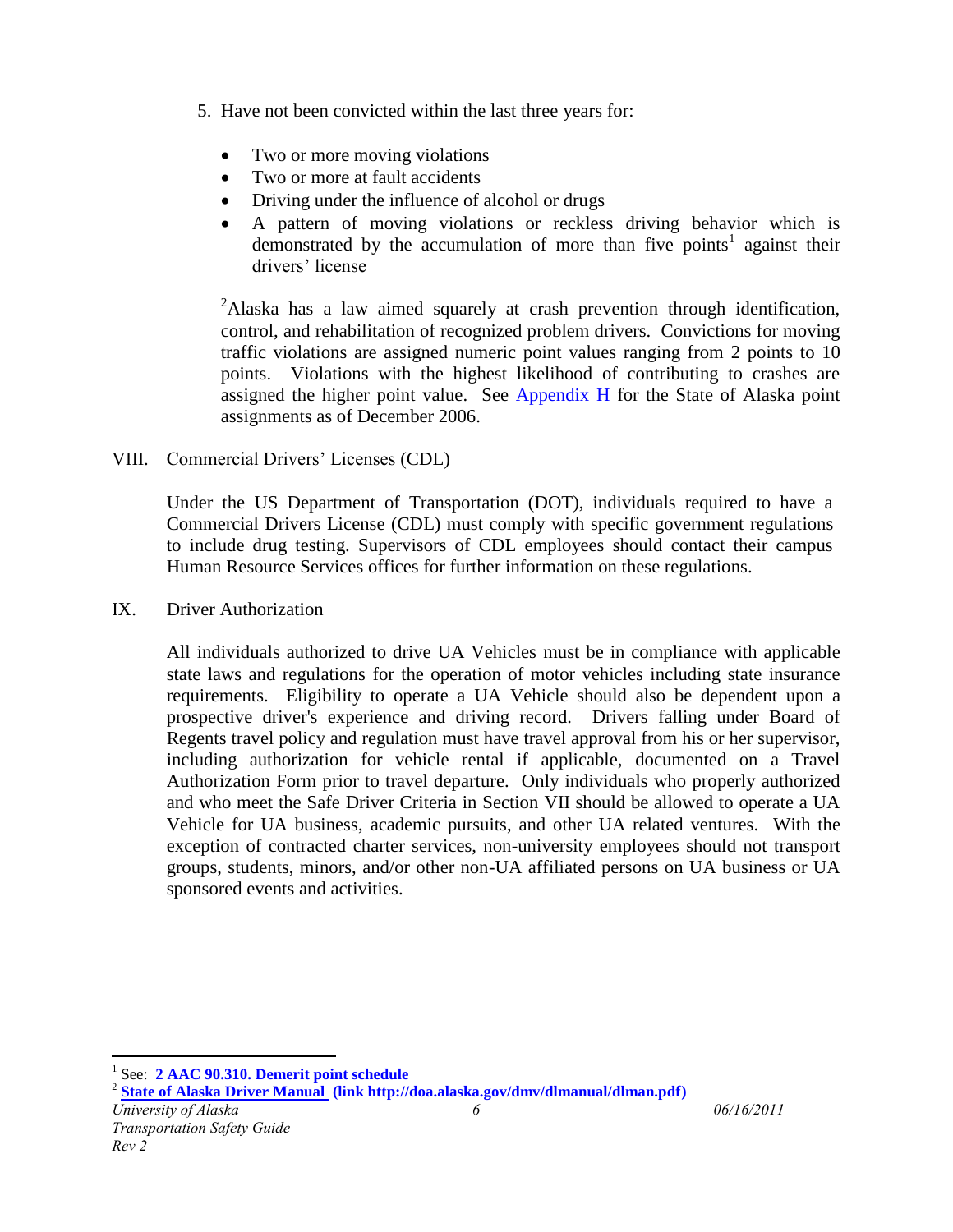Driver categories are as follows:

- A. Category 1 Drivers:
	- 1. Conditions (where any of the following apply):
		- a. where driving is required by the employee's official job description
		- b. where an employee is assigned use of a UA vehicle
		- c. where an employee is required to carry a CDL license for UA work
		- d. where the driving period is expected to exceed 14 (fourteen) consecutive days
		- e. where driving is long distance (greater than 50 miles one way), and
		- f. for drivers who will transport groups, students, minors, and/or other non-UA affiliated persons on UA business or UA sponsored events and activities.
- B. Category 2 Drivers:
	- 1. Conditions:
		- a. where driving a motorized vehicle is on an occasional, as needed, basis, and not a requirement in the official job description.
		- b. when periodically renting vehicles on a short term basis to conduct UA business

Individuals who lose their Safe Driver status should be immediately relieved from driving. Should this occur for Category 1 drivers (where driving is a job requirement), consult with your Human Resource Services or Labor Relations department immediately for employment action guidance.

X. Deans, Directors, Department Head and Supervisor Responsibilities

Deans, directors, department heads, and supervisors are ultimately responsible for oversight of individuals operating motorized vehicles in relation to the university and their adherence to relevant Board of Regents policies and university regulations. Deans, directors, department heads, and supervisors are responsible for ensuring these guidelines, or other similarly effective controls or processes, are implemented for vehicle usage under their control.

Each department head or supervisor responsible for the operation of vehicles on UA business should establish procedures to ensure the following occurs:

- 1. Determine whether driving is an essential function of any of the positions under his/her management and if so, document the driving responsibilities in the official job description and include the driving requirement in the job advertising.
- 2. Conduct a pre-hire review of job applicant driving records. Drivers should meet the Safe Driver Criteria in Section VII as a prerequisite to hire for a Category 1 Driver position.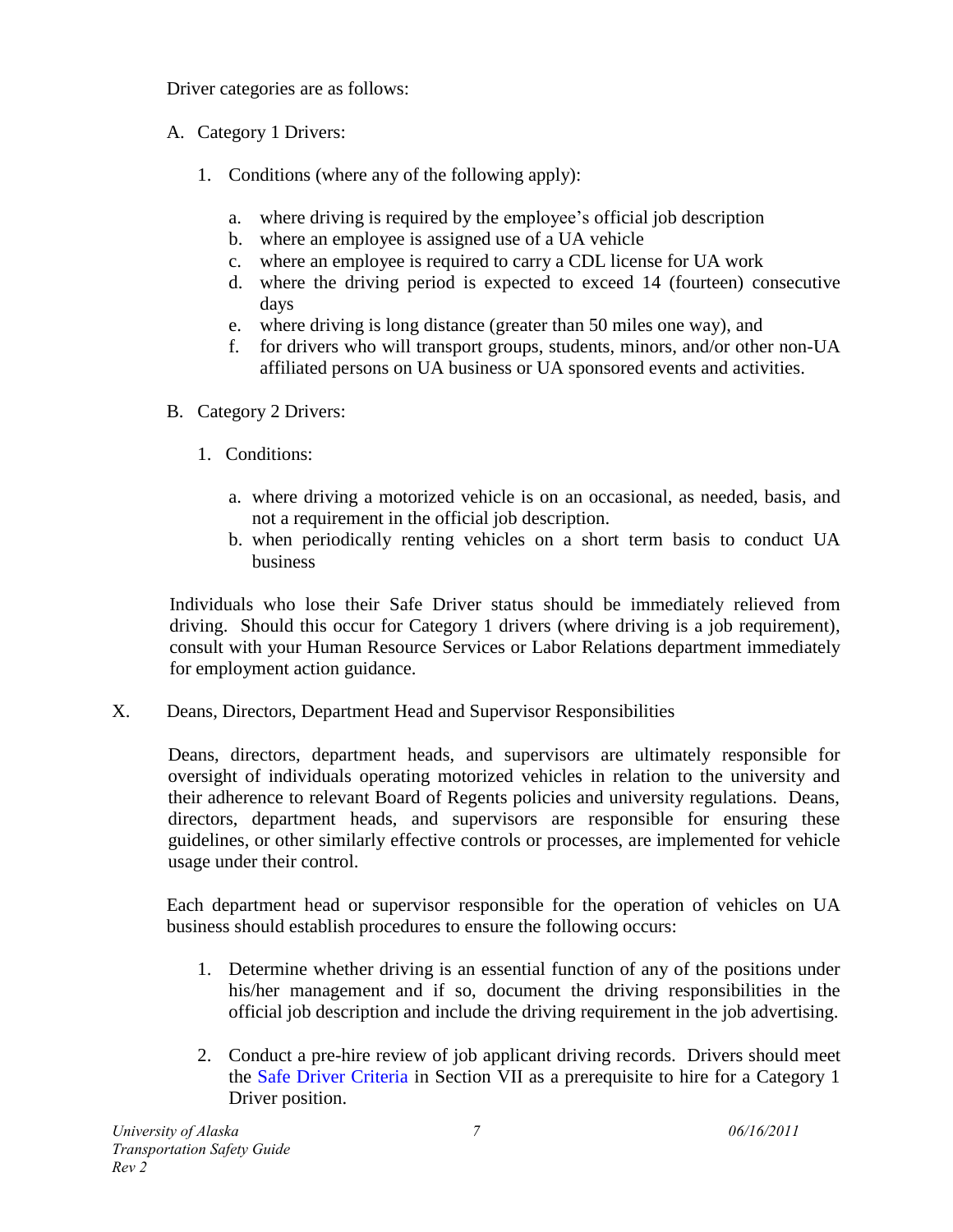- 3. Ensure all drivers continue to meet the Safe Driver Criteria throughout the duration of their driving responsibilities by completing the UA Driver Authorization form and performing annual MVR record checks for Category 1 drivers and requiring Category 2 drivers to annually update their UA Occasional Drivers' Affidavit. These forms should be kept on file in the department for the duration of the employee's driving assignments and for two years after terminating those assignments.
- 4. Understand the protocols for suspending an employee's driving duties, appeal procedures, etc.
- 5. Have Category 1 drivers attend and successfully complete a campus approved drivers' safety course as soon as possible and/or prior to an initial driving assignment. (See Appendix D for campus contact information for training courses.)
- 6. All vehicle operators should receive adequate training in the safe operation of the particular vehicle(s) they are to use.
- 7. Ensure vehicles receive regular maintenance and repair by a qualified mechanic.
- 8. Ensure employees have been informed of, understand, and follow UA policies and regulations regarding vehicle usage.
- 9. Ensure unauthorized use of vehicles does not occur.
- 10. Be aware of other laws regarding special uses of vehicles such as for the transportation of hazardous materials or firearms. Consult your environmental, health, and safety department.
- 11. Immediately report all accidents, injuries, or damage to police (as required) and campus risk management/environmental, health and safety.

These responsibilities may be delegated to the lowest practical supervisory level at which proper controls can be exercised.

- XI. Driver Responsibilities
	- 1. Be in compliance with the State of Alaska's Division of Motor Vehicle's licensing and insurance requirements.
	- 2. Read and understand the UA Transportation Safety Guide.
	- 3. Complete the UA Driver Authorization form or UA Occasional Drivers' Affidavit as applicable.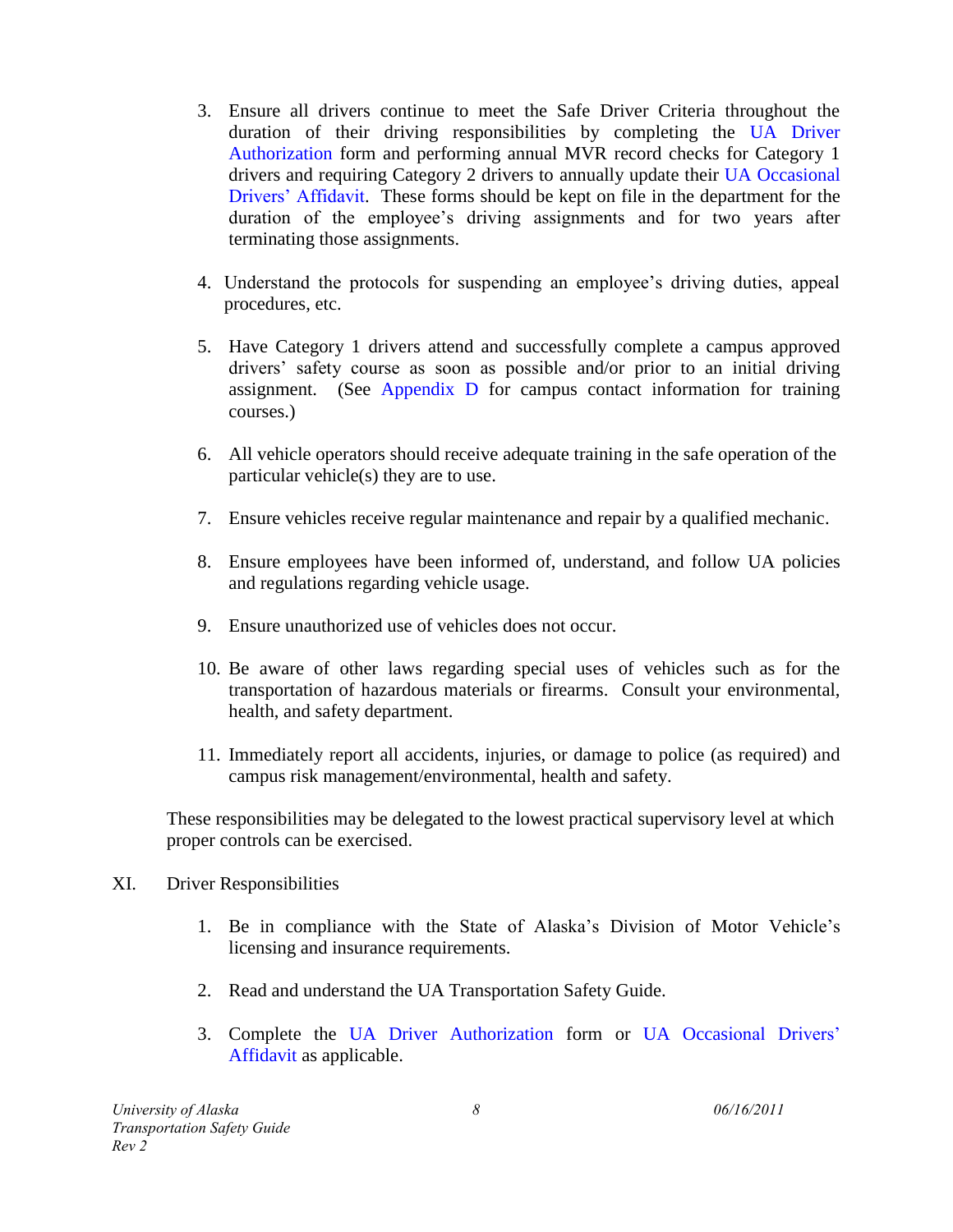- 4. Attend drivers training.
- 5. Ensure you, and all of your passengers, are seat belted prior to moving the vehicle.
- 6. Do not, except in an emergency, turn driving over to anyone who has not been pre-authorized for those responsibilities.
- 7. Drivers are responsible for ensuring they are not impaired in any way while driving on UA business.
	- 25 years of research has shown some impairment begins for both males and females after just one alcoholic drink. Eliminate all alcoholic drinks when driving on UA business.
	- Be aware some prescription drugs, fatigue, illness, or other personal impairments may adversely affect the judgment or capability to operate a vehicle safely.
- 8. Notify supervisor of any issues that may impact ability or qualification to drive on university business prior to accepting driving assignments.
- 9. Do not be distracted by using a cell phone while driving. Come to a stop in a safe place.
- 10. Be responsible for keeping supervisor informed of any moving violations, license suspension or revocation no later than the next working day after receiving a violation, suspension or revocation.
- 11. Perform a first-trip-of-the-day safety inspection (brakes, lights, signals, fluids, etc.) prior to operating vehicles or equipment.
- 12. Be aware the UA does not carry insurance for non-employee passengers. Except for brief, incidental, and rare occasions, transportation of passengers who are not UA employees should not be done on a regular basis without clearance from risk management/health and safety.
- 13. Report any accidents, injuries, or damage to supervisor as soon as possible.
- 14. Understand all citations and fines are the personal responsibility of the driver.

### XII. Motor Vehicle Record (MVR) Checks

When hiring for positions where driving is required, the top candidate should provide, at their own expense, a copy of their official motor vehicle driving record. A prerequisite to hire should include a check of the driving record to ensure the candidate meets UA's Safe Driver criteria. Contact your campus risk management/health and safety office, as needed, for assistance with the MVR review and approval process.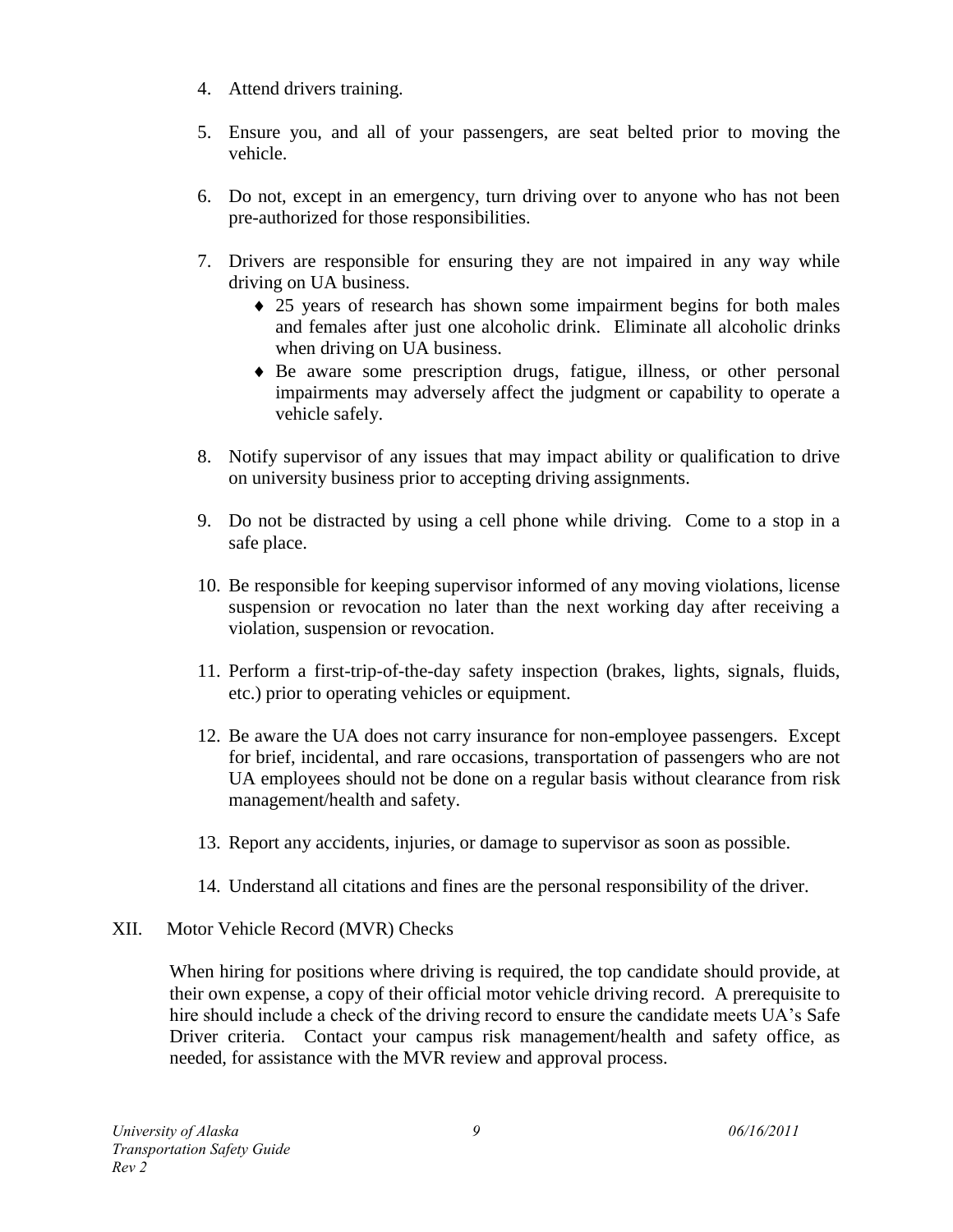MVR checks for Category 1 drivers should be performed annually. The cost for a record check is approximately \$10 per person. This annual expense is to be covered by the university.

The State of Alaska website address for information on obtaining driving records is: [http://www.state.ak.us/dmv/akol/recordfx.htm.](http://www.state.ak.us/dmv/akol/recordfx.htm)

The State of Alaska website address for a Company Release for Multiple Driving Records can be found at this link or in Appendix I: [http://www.state.ak.us/dmv/forms/pdfs/co\\_release.pdf](http://www.state.ak.us/dmv/forms/pdfs/co_release.pdf) .

### XIII. Rental Vehicles

See travel regulations  $05.02.06$  for detailed guidelines:

Employees driving unfamiliar vehicles in unfamiliar locations are at a higher risk for accidents. Employees are encouraged to use airport shuttle services, taxis, and ride share whenever possible. In some cases, this may increase the direct travel costs, but when considering the risk exposures and safety concerns, a slight increase in cost may outweigh the related risks. A tool to assist in the determination of the necessity for use of a rental vehicle can be found in Appendix C.

To protect against unsubstantiated claims from car rental agencies, employees should perform a detailed inspection of the rental vehicle before leaving the parking lot and again immediately after returning it to the rental agency. If carrying a camera, consider documenting the condition of the vehicle before and after rental term. Any damages should be noted and brought to the attention of the rental agency as soon as possible. Beware of express check-in and check-out services where you do not participate in the inspection process. Those services can trap employees in to accepting existing damage as their responsibility.

Chartering of buses, aircraft or other alternative modes of transportation needs special contractual requirements and should be arranged by your local procurement office.

Renting vehicles in foreign countries may require special insurance. In general, it is recommended insurance offered in the foreign country be purchased. Consult with your campus risk management/health and safety office.

#### XIV. Vehicle Maintenance

Repairs and maintenance should only be performed by trained auto professionals. Vehicles should be put only to the use for which they have been designed. Be aware of other laws regarding special uses of vehicles such as for the transportation of hazardous materials.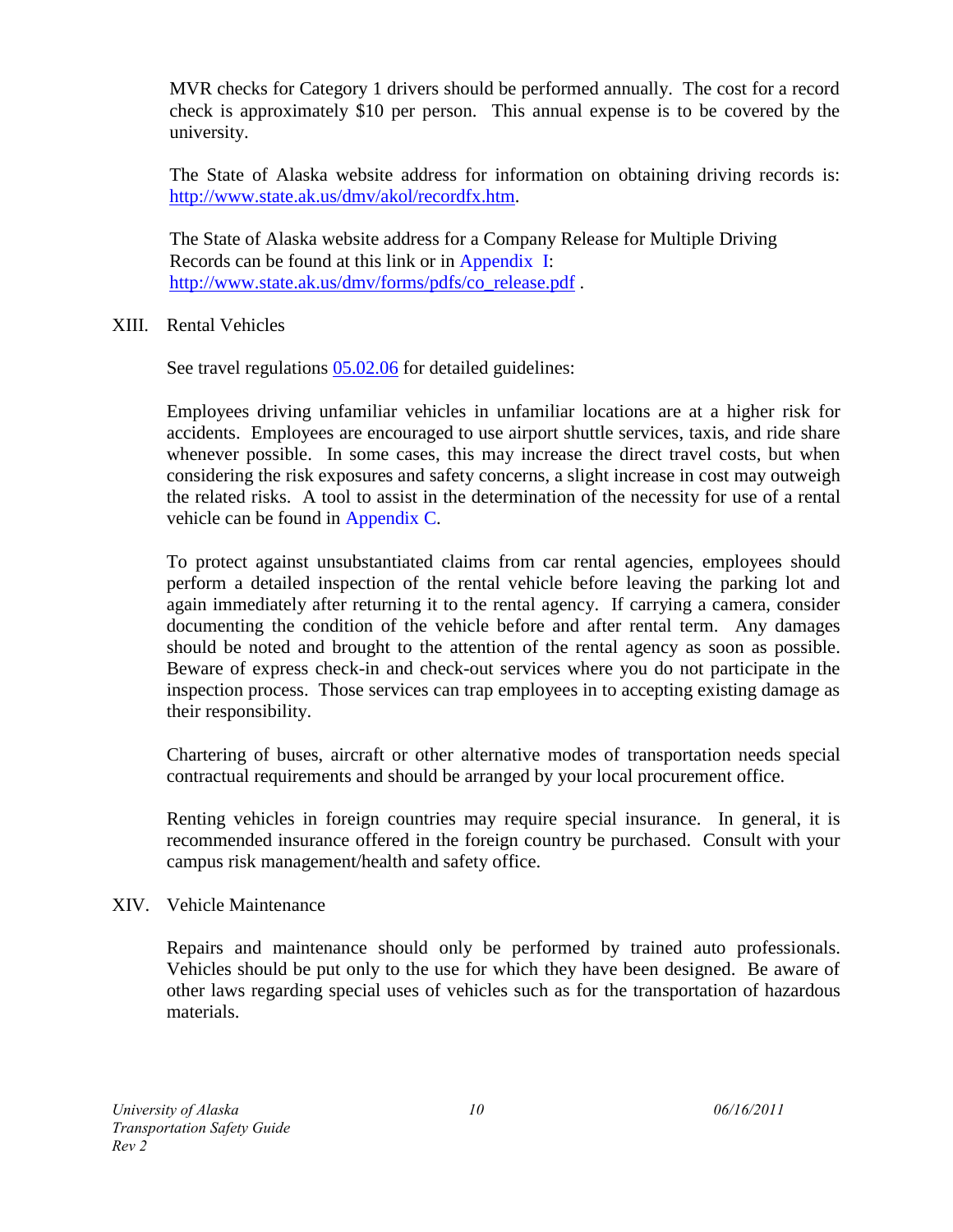### XV. Group Travel

This section applies to groups of three or more people traveling together for the same event or purpose. This specifically applies to groups of enrolled students, groups of visitors sponsored by the UA, and other groups for whom UA arranges transportation.

Short and non-remote trips do not require as much pre-planning as longer trips, but they do require preparation. Course field trips to distant locales may merit greater coordination by the instructor to equip travelers with adequate maps and directions. Considerations for trip planning include modes of travel, routes, expected weather conditions, emergency contacts and contingency planning. Use the Motor Vehicle Safety Practices sheet in Appendix E to help run through some of these pre-planning considerations. For short trips, Risk Services suggests students meet at a certain time and place rather than arranging car pools, designating drivers, and other travel details. If UA is providing the transportation (rather than using a charter or asking groups to meet on location), drivers should be UA employees, over the age of 21, and meet the Category 1 driving requirements.

When more than 20 passengers are part of a land travel party, a bus or mini-bus should be used to transport to away venues, transport to hotels from airports, and transport from hotels to venues. Approved buses for group transport are motor coach common carriers meeting the university's standard contractual and insurance requirements. Drivers of buses must have a valid and approved Commercial Driver's License and submit to a health check as required by the license.

XVI. Remote Travel Safety

Follow the recommendations in the UA "Remote Travel - Planning and Resource Guide" and "Remote Travel Safety Guide" for safe operations in remote areas. A copy of these documents are available from your campus risk management/environmental, health and safety office, or on line at: <http://www.alaska.edu/risksafety/download/TravPlan.pdf> and: [http://www.alaska.edu/risksafety/download/RemoteTravelSafetyGuide.pdf.](http://www.alaska.edu/risksafety/download/RemoteTravelSafetyGuide.pdf)

#### XVII. Special Transportation Risks

#### A. 15 Passenger Vans

In recent years, studies have shown special precautions are recommended when driving 15 passenger vans. This size van is not to be used for transporting passengers on UA business, academic pursuits, or other UA related ventures. UA has retrofitted some of its owned 15 passenger vans to function as utility vehicles. Drivers using these vans should receive special training in proper operation.

#### B. Towing and Trailers

The addition of a trailer completely changes how a vehicle handles. The pulling of trailers to carry equipment, boats, etc. should be specifically authorized by the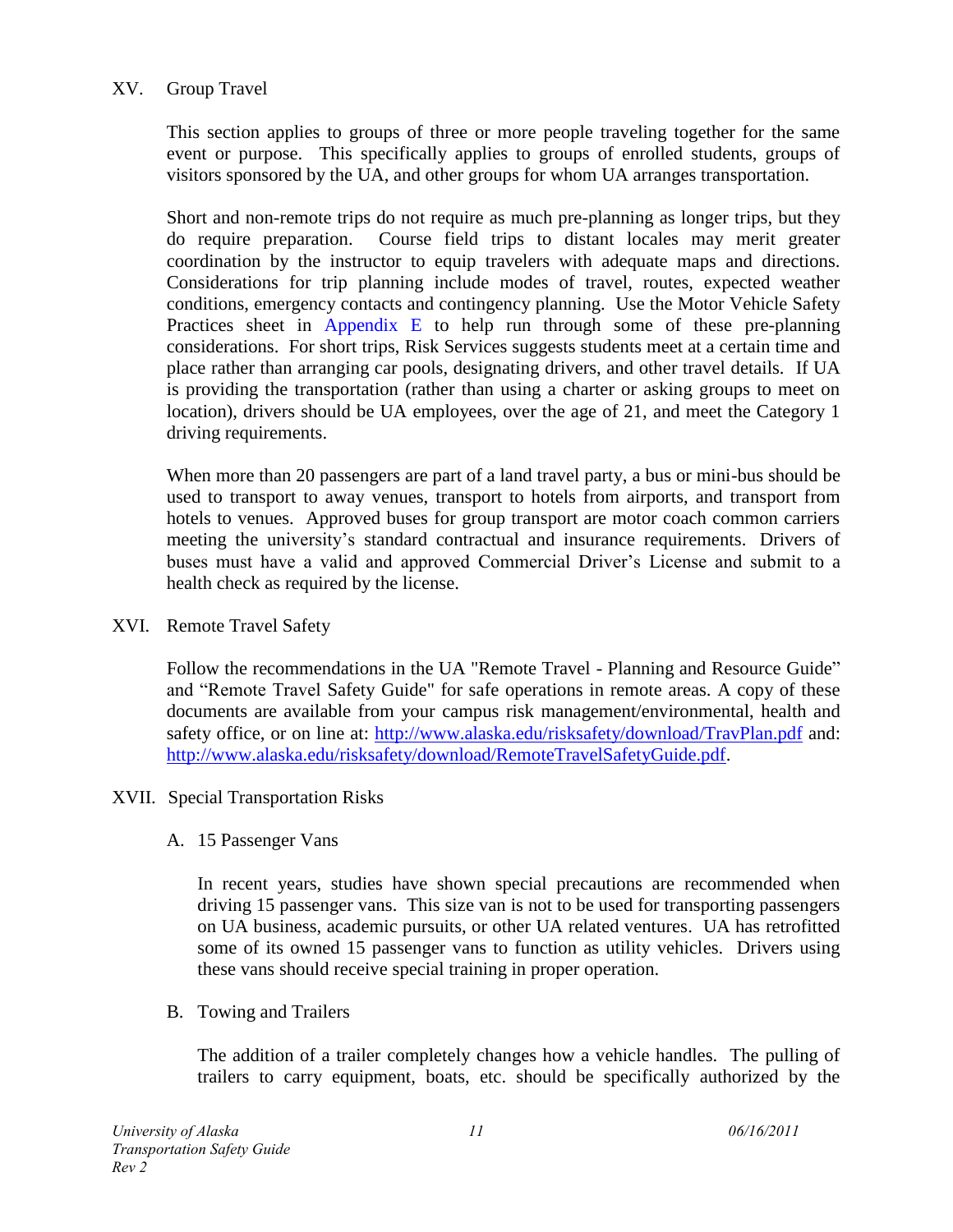appropriate approving administrator and only after appropriate training has been completed. Training should include:

- o Pertinent legal requirements
- o Matching towing vehicle and trailer, including any changes needed on tire pressure
- o Selecting appropriate hitching system and safety chains
- o Ensuring braking and wiring systems are working properly
- o Proper trailer loading
- o Staying within the trailer's weight rating
- o Staying within the towing vehicle's weight rating and the total combined rating
- o Using a proper hitch, particularly a weight distribution hitch and active swaycontrol equipment

Additional information on towing is provided in a pamphlet from the National Highway Traffic Safety Administration at the following link: <http://www.nhtsa.dot.gov/cars/problems/Equipment/towing/index.htm>

C. Traveling with Minors

Two important facts to keep in mind when transporting minors:

- 1. Federal law prohibits the sale of 15-passenger vans for the school-related transportation of high school aged or younger children (therefore, do not charter or use these)
- 2. Minors cannot make legally binding decisions about their own safety or waive their rights (therefore, a minor cannot sign a waiver or release form).

If your travel will include the transportation of minors, please refer to the following resource or contact risk management:

<http://www.alaska.edu/risksafety/download/Minorcklist.pdf>

D. Air Transportation

Charter air carriers must meet the state regulatory requirements as well as the university's standard contractual and insurance requirements. See: [http://www.alaska.edu/risksafety/b\\_insurance/insurance-requirements-%28f/charter](http://www.alaska.edu/risksafety/b_insurance/insurance-requirements-%28f/charter-aircraft/)[aircraft/](http://www.alaska.edu/risksafety/b_insurance/insurance-requirements-%28f/charter-aircraft/)

Employees desiring to fly personally owned aircraft on UA business must contact the Statewide Office of Risk Services. See: [http://www.alaska.edu/risksafety/b\\_insurance/insurance-coverage/aviation/](http://www.alaska.edu/risksafety/b_insurance/insurance-coverage/aviation/)

Non-contract air transportation or free rides should not be arranged for nonemployees without consultation with your risk management department.

### XVIII. Accident Reporting: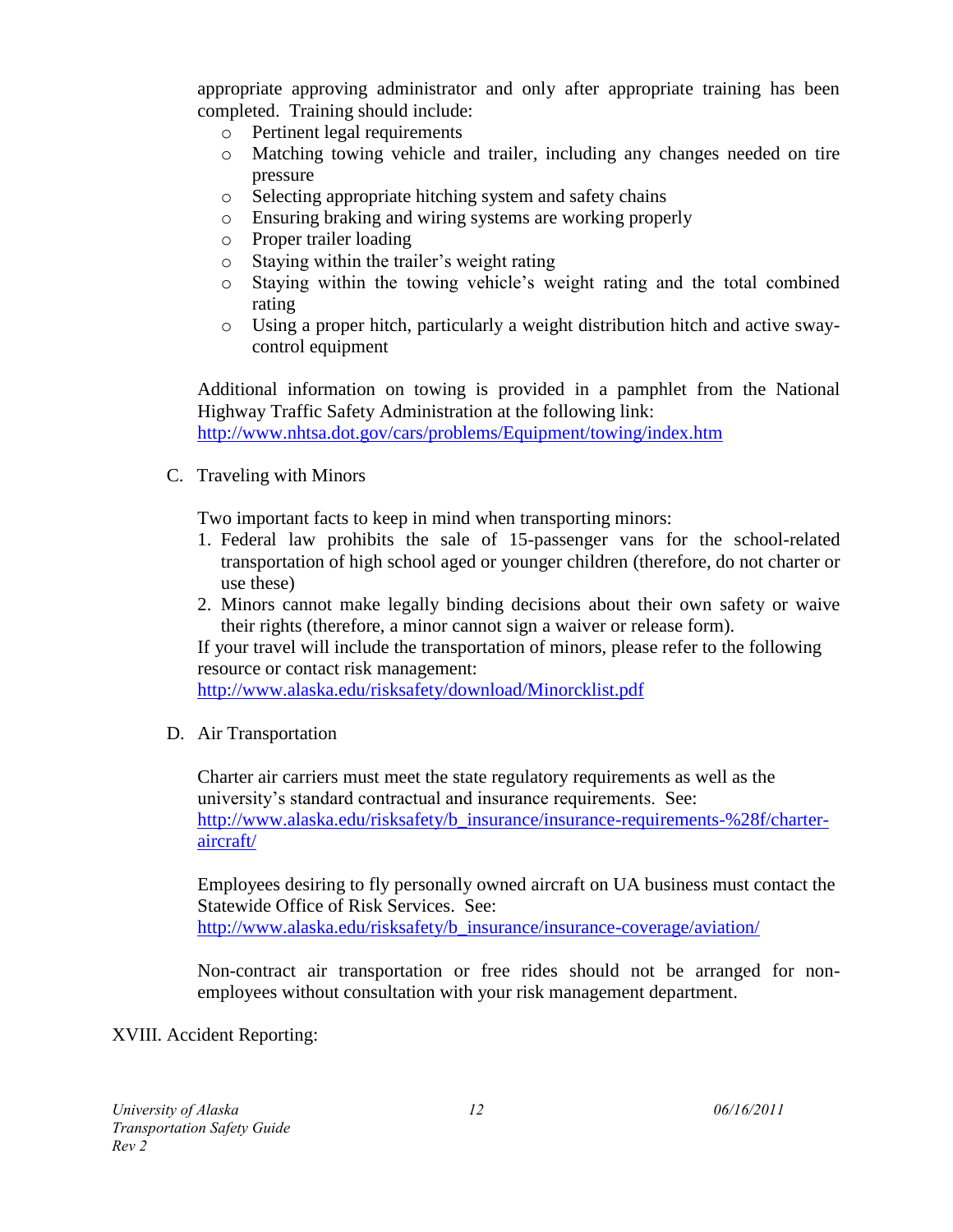An Accident Reporting booklet should be kept in each UA owned or leased vehicle. Contact your campus risk management/environmental, health and safety office for supplies. Additional details on Incident Reporting can be found at [http://www.alaska.edu/risksafety/g\\_forms-library/IncidentRpt.pdf](http://www.alaska.edu/risksafety/g_forms-library/IncidentRpt.pdf) and at [http://www.alaska.edu/risksafety/e\\_claims/](http://www.alaska.edu/risksafety/e_claims/) for accidents and claims.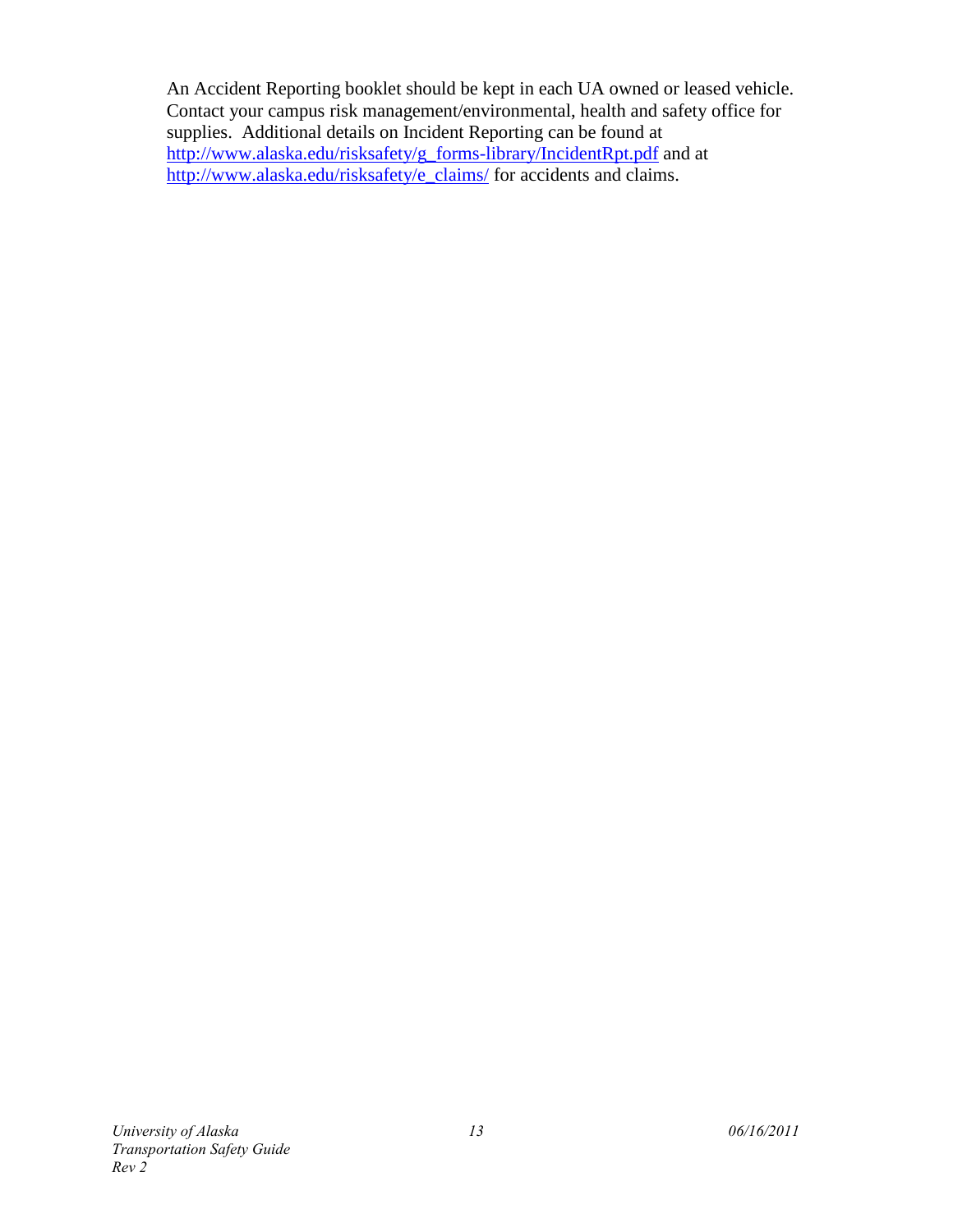Appendix A



## **UA DRIVER AUTHORIZATION (Category 1 Drivers)**

#### **Page 1 of 2**

This form is to be completed at least annually for individuals for whom any of the following apply:

- Driving on UA business is required by the official job description
- A UA vehicle has been assigned for their use
- Where a CDL license is required for UA work
- Drivers who will be required to drive for a period exceeding 14 (fourteen) consecutive days
- For long distance travel (greater than 50 miles one way)
- Drivers who will transport groups, students, minors, and/or other non-UA affiliated persons

| <b>DRIVER</b><br>To complete this section                                                                                                                                                                                                                                                                                                                                                                                                                                                                                                                                                                                                                                                                                                                                                                |                                                                                                                                               |                                   |      |  |
|----------------------------------------------------------------------------------------------------------------------------------------------------------------------------------------------------------------------------------------------------------------------------------------------------------------------------------------------------------------------------------------------------------------------------------------------------------------------------------------------------------------------------------------------------------------------------------------------------------------------------------------------------------------------------------------------------------------------------------------------------------------------------------------------------------|-----------------------------------------------------------------------------------------------------------------------------------------------|-----------------------------------|------|--|
| Name:                                                                                                                                                                                                                                                                                                                                                                                                                                                                                                                                                                                                                                                                                                                                                                                                    |                                                                                                                                               | Date of Birth:                    | Age: |  |
|                                                                                                                                                                                                                                                                                                                                                                                                                                                                                                                                                                                                                                                                                                                                                                                                          | Drivers' License #:                                                                                                                           | Drivers' License Expiration Date: |      |  |
| $\Box$                                                                                                                                                                                                                                                                                                                                                                                                                                                                                                                                                                                                                                                                                                                                                                                                   | Attach a copy of driver's license (probationary, court restricted, international drivers' license or a drivers' permit<br>are NOT acceptable) |                                   |      |  |
| $\Box$                                                                                                                                                                                                                                                                                                                                                                                                                                                                                                                                                                                                                                                                                                                                                                                                   | Attach a copy of UA drivers' safety training course completion documentation                                                                  |                                   |      |  |
| I certify I am in compliance with all licensing and insurance requirements for the State of Alaska. I agree to notify my<br>supervisor, by the next working day, of any changes to my compliance status, any moving violations I may receive, and<br>to IMMEDIATELY notify my supervisor of any accidents.<br>I have read and understand the information included in the Transportation Safety Guide. I understand the university's<br>insurance for its vehicles is effective only when the vehicle is being used for authorized university business purposes by<br>an authorized driver. I understand the transportation of passengers who are not University of Alaska employees should<br>first be cleared by my supervisor and the university does not carry insurance for non-employee passengers. |                                                                                                                                               |                                   |      |  |
|                                                                                                                                                                                                                                                                                                                                                                                                                                                                                                                                                                                                                                                                                                                                                                                                          | Name (printed):                                                                                                                               |                                   |      |  |
|                                                                                                                                                                                                                                                                                                                                                                                                                                                                                                                                                                                                                                                                                                                                                                                                          | Signature:                                                                                                                                    | Date:                             |      |  |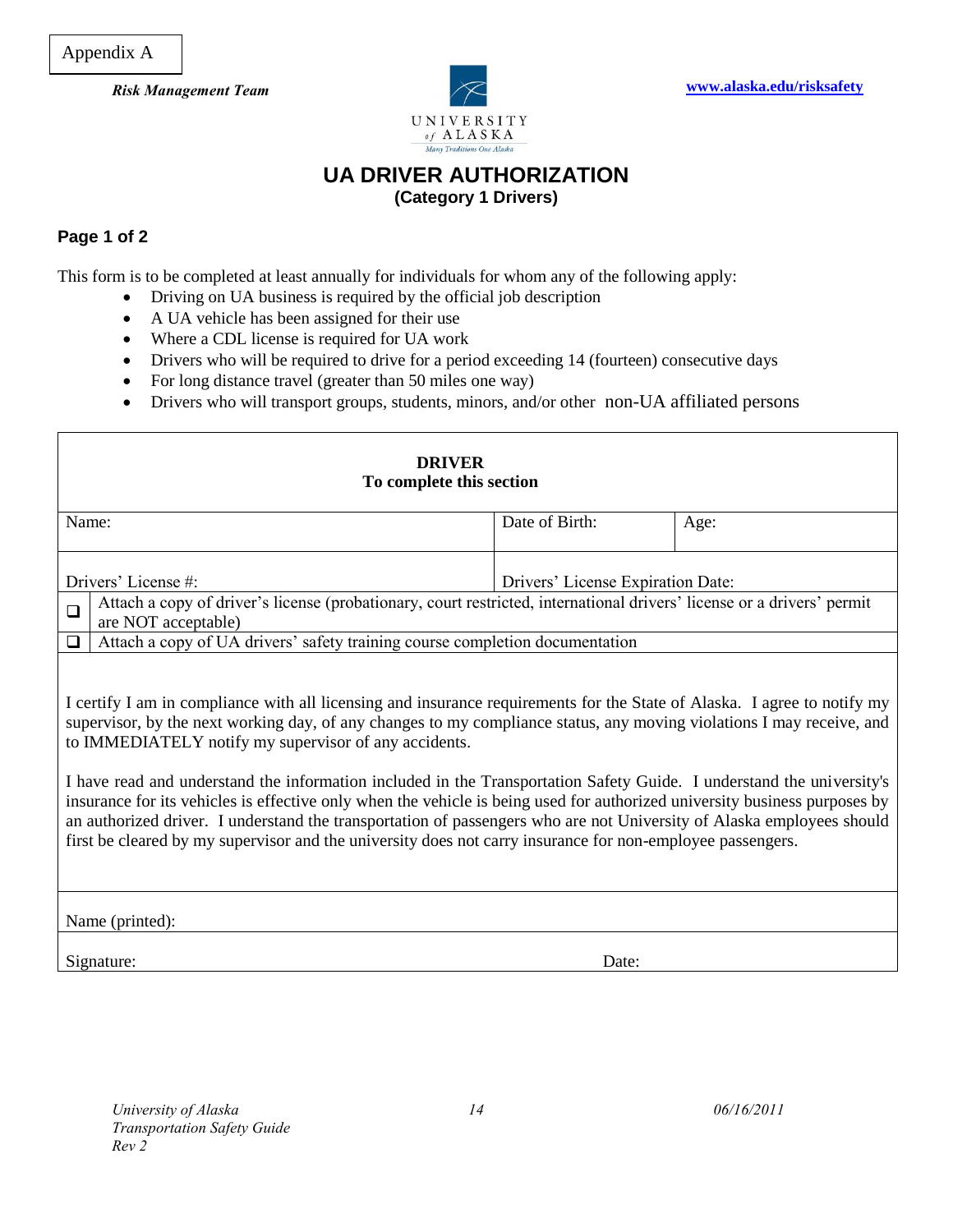

### **UA DRIVER AUTHORIZATION (Category 1 Drivers)**

**Page 2 of 2**

## **SUPERVISOR To complete this section** TRUE 1. Driver has attached all of the above required documents 2. I have obtained and reviewed a copy of the driving record report from the state department of motor vehicles 3. Driver has at least three (3) years of driving experience 4. If transporting groups, students, minors, and/or other non-UA affiliated persons, driver is age 21 or older OR This item is Not Applicable 5. If driver is not age 21 or older, he/she is not going to transport groups, students, minors, and/or other non-UA affiliated persons 6. Driver has not been convicted for two or more moving violations in the last three years 7. Driver has not been convicted, or had his/her license revoked, for driving under the influence of alcohol or drugs in the last three years 8. Driver does not have a pattern of moving violations or reckless driving behavior which is demonstrated by the accumulation of more than five points against his/her drivers' license in the last three years 9. Driver has been given the a copy of, or web access to, the UA Transportation Safety Guide and asked to read it If you are unable to check any of the above boxes, please contact your campus risk management/environmental health and safety department for assistance prior to authorizing UA driving responsibilities. Only individuals who have been properly screened prior to beginning work, (including a pre-hire review of driving record, if applicable), should be allowed to operate a vehicle on UA business. Contact your campus risk management/environmental health and safety office for non-affiliated or student driver requirements. **SUPERVISOR'S APPROVAL TO DRIVE**  $\Box$  YES  $\Box$  NO Supervisor Name (printed): Supervisor Signature: Date: Comments: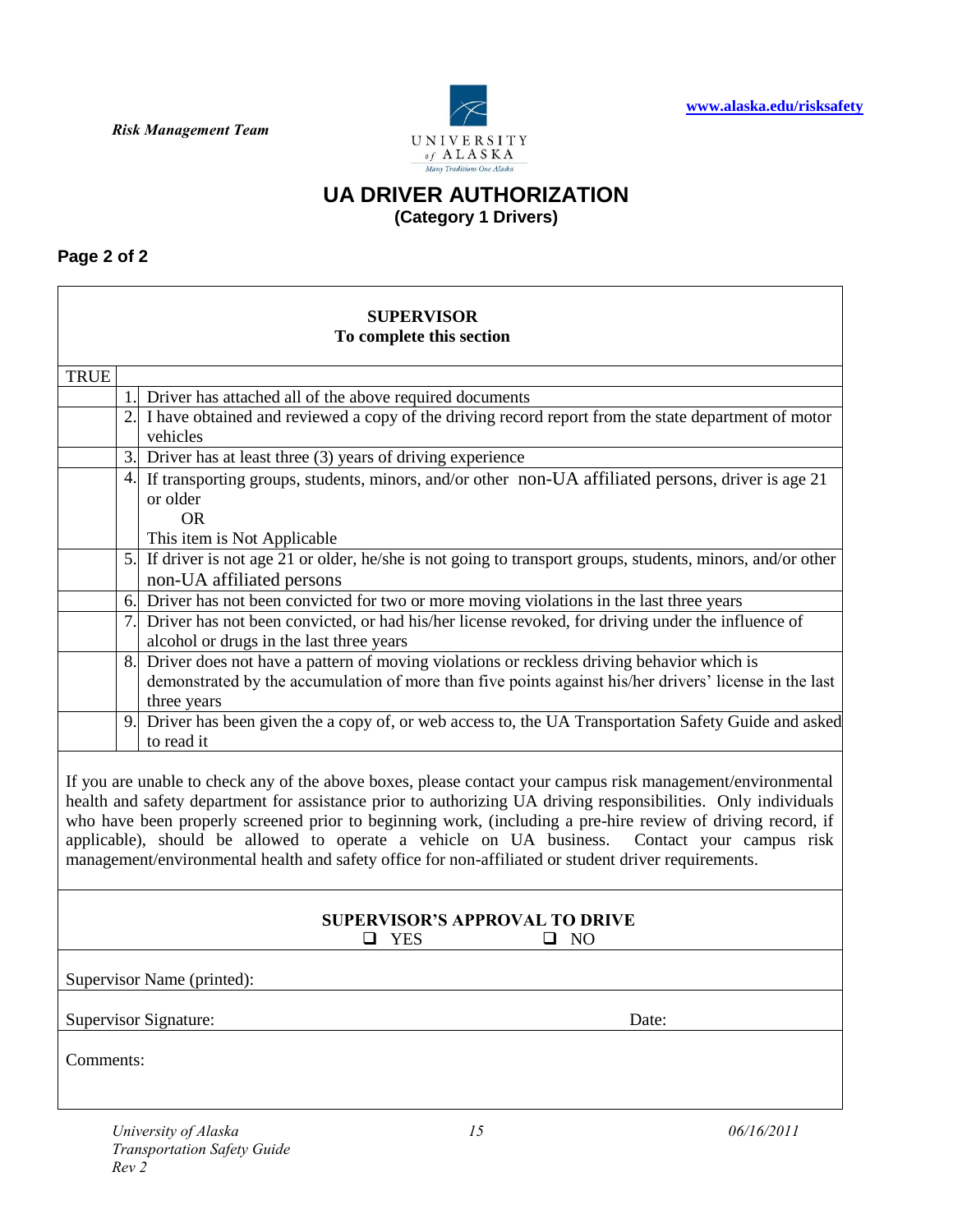

### **UA OCCASIONAL DRIVERS' AFFIDAVIT (Category 2 Drivers)**

This affidavit is to be completed for individuals for whom driving on UA business is required on an occasional basis. This form should be completed at least annually. This form is NOT to be used by individuals for whom driving on UA business is a requirement of their official job description, who have a vehicle assigned for their use, who are required to carry a CDL license, for a driving assignment exceeding 14 (fourteen) days, for long distance travel (greater than 50 miles one way), or for drivers who will transport groups, students, minors, or non-UA affiliated passengers. Those drivers should use the Category 1 Driver Authorization form.

|              |                                                                                            |                                                                                                              |                               |  | <sub>1</sub> , have been requested by the                                  |
|--------------|--------------------------------------------------------------------------------------------|--------------------------------------------------------------------------------------------------------------|-------------------------------|--|----------------------------------------------------------------------------|
| (print name) |                                                                                            |                                                                                                              | (work phone number)           |  |                                                                            |
|              |                                                                                            |                                                                                                              |                               |  | department to be a vehicle driver for activities necessary to departmental |
|              |                                                                                            | operations for the period from:                                                                              |                               |  |                                                                            |
|              |                                                                                            | affects my authorization to drive a vehicle on UA business.                                                  |                               |  |                                                                            |
|              |                                                                                            | Driver's License Number:                                                                                     | State (if other than Alaska): |  | <b>Expiration Date:</b>                                                    |
|              |                                                                                            |                                                                                                              |                               |  |                                                                            |
| <b>TRUE</b>  |                                                                                            |                                                                                                              |                               |  |                                                                            |
|              |                                                                                            | I possess a current and valid drivers' license.                                                              |                               |  |                                                                            |
|              | 2.                                                                                         | I am in compliance with all licensing requirements for the State of Alaska and my license is not             |                               |  |                                                                            |
|              |                                                                                            | probationary, court restricted, international nor is it a drivers' permit.                                   |                               |  |                                                                            |
|              | 3.                                                                                         | I am in compliance with the mandatory state liability insurance requirement for the vehicle I will be        |                               |  |                                                                            |
|              |                                                                                            | driving.                                                                                                     |                               |  |                                                                            |
|              | 4.                                                                                         | I have at least three (3) years of driving experience as a licensed driver.                                  |                               |  |                                                                            |
|              | 5.<br>I have not been convicted for two or more moving violations in the last three years. |                                                                                                              |                               |  |                                                                            |
|              | I have not been at fault in two or more accidents in the last three years.<br>6.           |                                                                                                              |                               |  |                                                                            |
|              | 7.                                                                                         | I have not been convicted, or had my license revoked, for driving under the influence of alcohol or drugs in |                               |  |                                                                            |
|              |                                                                                            | the last three years.                                                                                        |                               |  |                                                                            |
|              | 8.                                                                                         | I do not have a pattern of moving violations or reckless driving behavior which is demonstrated by the       |                               |  |                                                                            |
|              | accumulation of more than five points against my drivers' license in the last three years. |                                                                                                              |                               |  |                                                                            |
|              |                                                                                            | Explain any NOT TRUE responses here:                                                                         |                               |  |                                                                            |
|              |                                                                                            |                                                                                                              |                               |  |                                                                            |
|              |                                                                                            |                                                                                                              |                               |  |                                                                            |

I certify the foregoing information is true and accurate. I agree to notify my supervisor, by the next working day, of any changes to my above certifications, any moving violations I may receive and to IMMEDIATELY notify my supervisor of any accidents. I understand the university's insurance for its vehicles is effective only when the vehicle is being used for authorized university business purposes by an authorized driver. I understand the transportation of passengers who are not University of Alaska employees should first be cleared by my supervisor and the university does not carry insurance for non-employee passengers.

| Driver Signature                                                   |            | Date           |            |
|--------------------------------------------------------------------|------------|----------------|------------|
| SUPERVISOR'S APPROVAL TO DRIVE                                     | <b>YES</b> | N <sub>O</sub> |            |
| Supervisor Name (printed):                                         |            |                |            |
| Supervisor Signature:                                              |            |                | Date:      |
| Comments:                                                          |            |                |            |
| University of Alaska<br><b>Transportation Safety Guide</b><br>Rev2 | 16         |                | 06/16/2011 |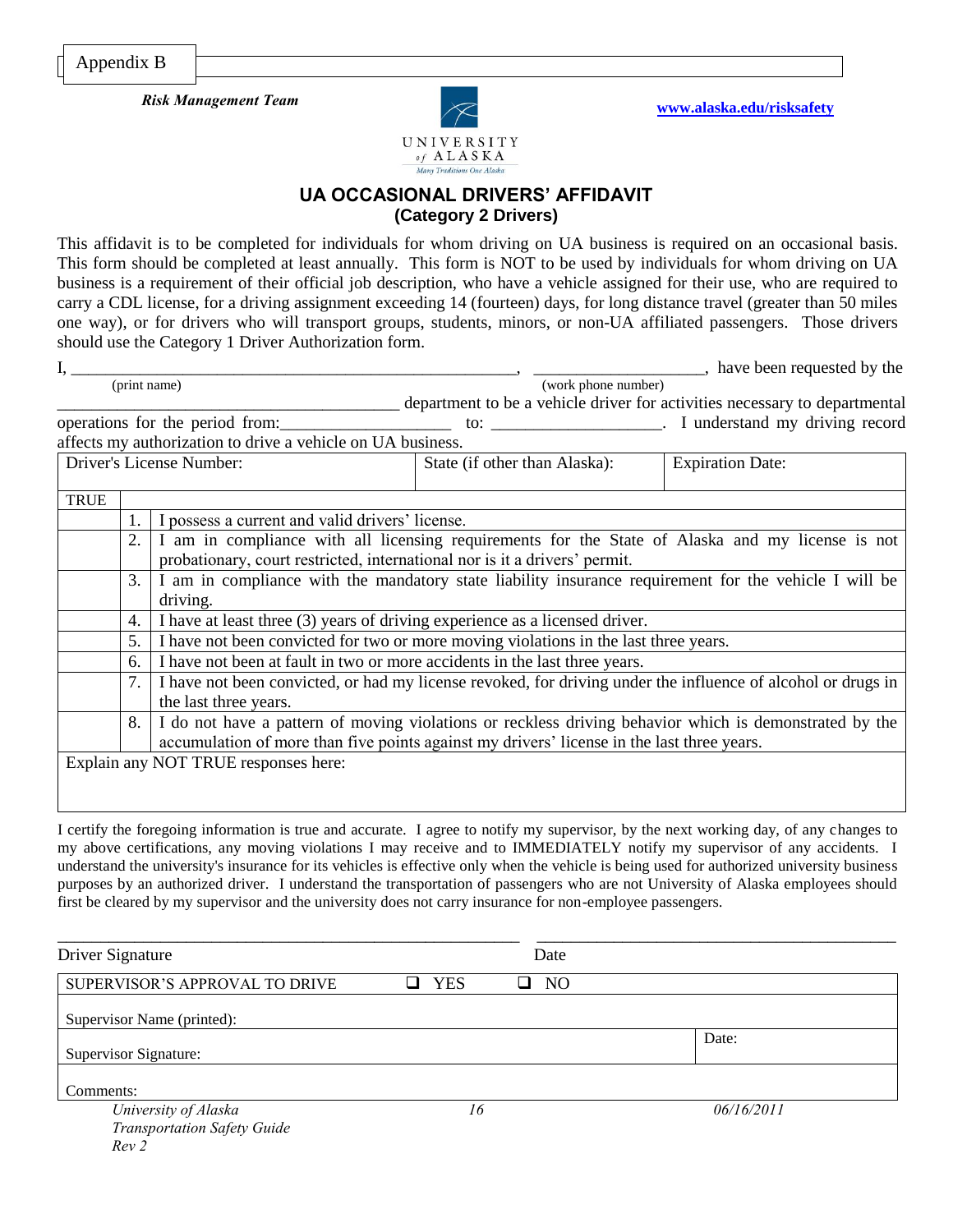

# **Car Rental Use Authorization Tool**

The intent of this tool is to assist supervisors in the determination of the necessity for the use of a rental car in relation to UA business travel. (Note: departments are subject to an insurance [deductible](http://www.alaska.edu/risksafety/b_insurance/department-deductibles/) if rental vehicles are damaged.)

Preliminary qualification - Driver:

| 1. | Has reviewed and meets UA Safe Driver criteria                                     |                                                   |               | $No$ $\Box$                     |
|----|------------------------------------------------------------------------------------|---------------------------------------------------|---------------|---------------------------------|
|    | A "no" answer to #1 = Car rental is not<br>recommended.                            | If "yes", continue:                               |               |                                 |
| 2. | Are there alternative transportation options?<br>(shuttle, taxi, ride share, etc.) |                                                   | Yes<br>$\Box$ | N <sub>0</sub>                  |
|    | A "no" answer to $#2 =$ Supervisor may wish to<br>approve rental at this point.    | If "yes", continue:                               |               |                                 |
| 3. | Are there safety reasons necessitating the rental of a vehicle?                    |                                                   | Yes $\Box$    | No                              |
|    |                                                                                    |                                                   |               |                                 |
|    |                                                                                    |                                                   |               |                                 |
| 4. | Are there other convenience factors necessitating the rental of a                  |                                                   |               | $\overline{\mathrm{No}}$ $\Box$ |
|    |                                                                                    |                                                   |               |                                 |
| 5. | Are there inordinate costs necessitating the rental of a vehicle?                  |                                                   | Yes $\Box$    | $No$ $\Box$                     |
|    |                                                                                    |                                                   |               |                                 |
|    |                                                                                    |                                                   |               |                                 |
|    |                                                                                    |                                                   |               |                                 |
|    | If "no" to all questions #3, #4, and #5 = $Car$                                    | A "yes" answer to any of $#3, #4$ , or $#5$ , and |               |                                 |
|    | rental not recommended.                                                            | with sufficient reasoning given $=$ Supervisor    |               |                                 |
|    |                                                                                    | may wish to approve the rental.                   |               |                                 |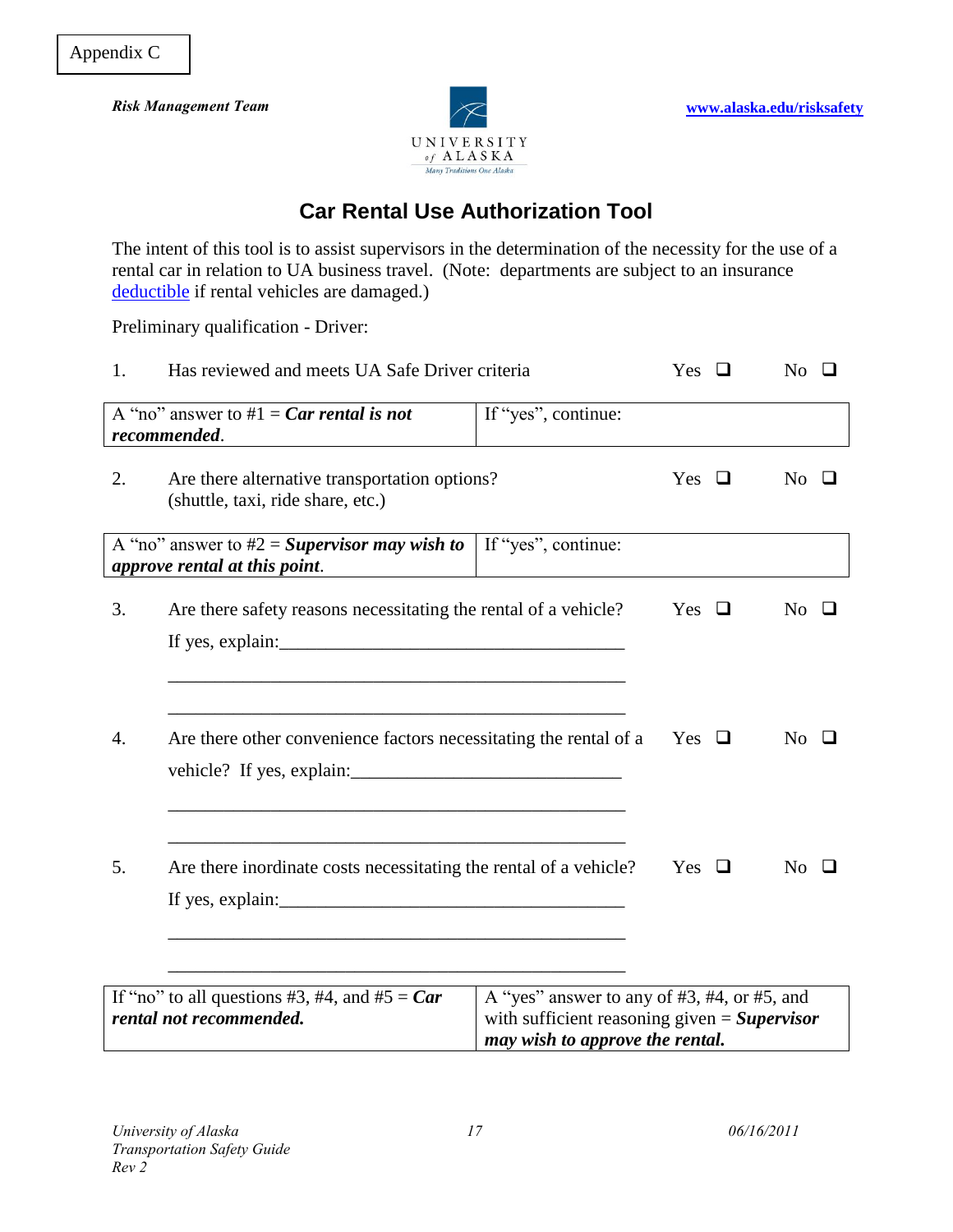

## **Driver Training Information and Contacts**

Each campus Risk Management/Environmental, Health and Safety office maintains a variety of training programs or can direct you to appropriate resources. Current training information can be found at the Risk Management Team Web site [www.alaska.edu/risksafety.](http://www.alaska.edu/risksafety)

UAA: <http://ehsrms.uaa.alaska.edu/> Call 786-6959 for an appointment to take a drivers training class.

- UAF: <http://www.uaf.edu/safety/>
- UAS: [http://www.uas.alaska.edu/facilities\\_services/safety/index.html](http://www.uas.alaska.edu/facilities_services/safety/index.html)
- SW: Use any of the above resources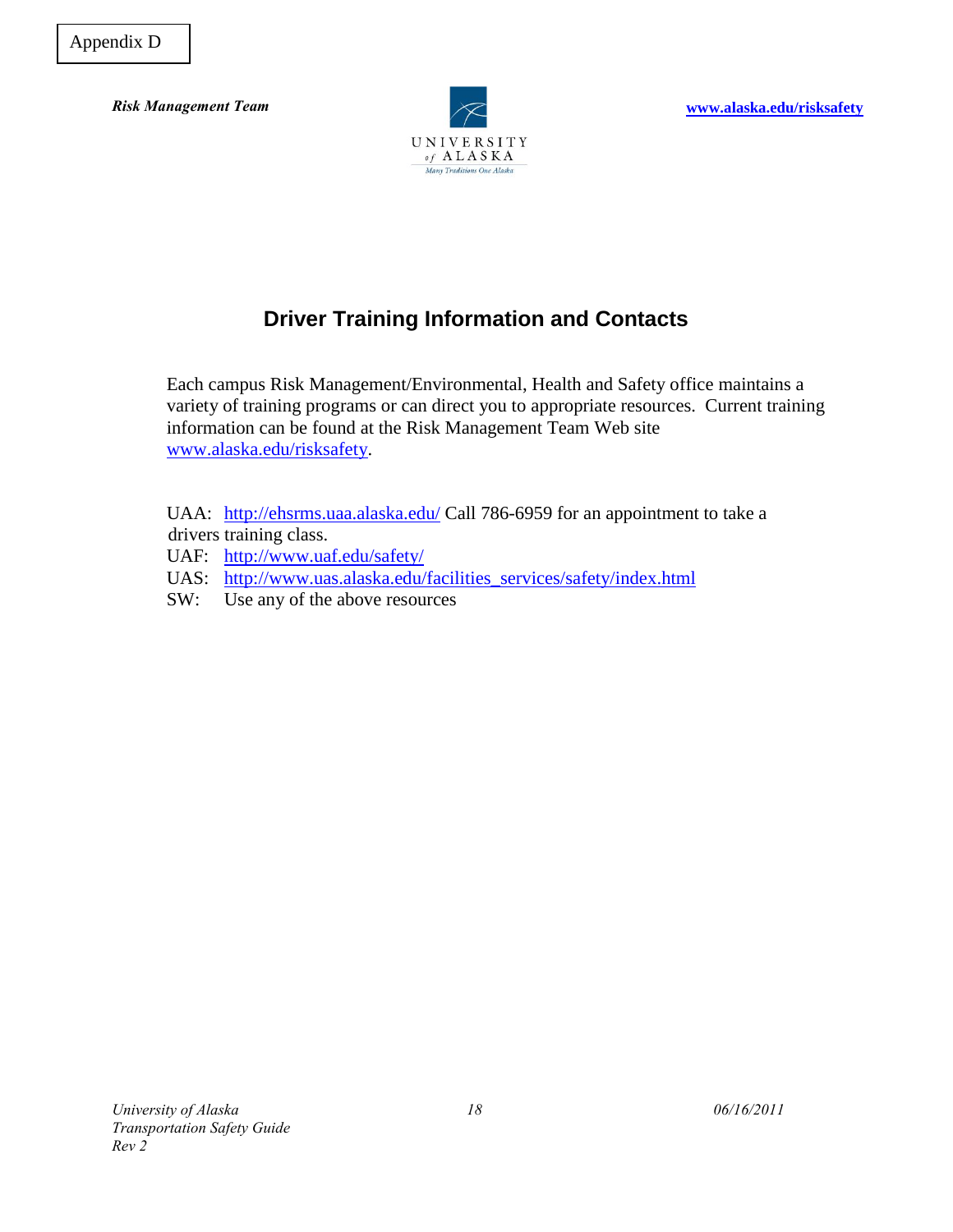

## **Vehicle Safety Practices - General**

## **The Vehicle (all kinds)**

- $\Box$  Is there training available for the vehicle you will be operating? If so, take advantage of it.
- $\Box$  Keep your vehicles fueled and in good mechanical repair, using a qualified mechanic.
- $\Box$  Winterize vehicles, as appropriate (check battery, ignition system, thermostat, lights, flashers, exhaust system, heater, brakes, defroster, tires, tracks, etc.).
- $\Box$  Ensure vehicles have adequate antifreeze, windshield washer fluid, and oil. Check these levels regularly.
- Each UA owned vehicle licensed for road use should come equipped with a vehicle registration card, insurance identification card, and an accident reporting booklet. Contact your risk management office if you need additional supplies of insurance cards or accident reporting booklets.
- $\Box$  Place a winter emergency kit in vehicles; e.g. a shovel, flashlight, first aid kit, battery powered radio with extra batteries, bottled water, snack food, extra hats and gloves, blankets, tow chain or rope, road salt and sand, booster cables, emergency flares, fire extinguisher, fluorescent distress flag, jack and spare tire, snow brush, ice scraper, extension cord.

## **The Driver/Operator**

- $\Box$  All operators must be properly trained, licensed, or permitted for the task they are performing. All required licenses, permits, and endorsements must be available for immediate inspection during operation of motor vehicles.
- $\Box$  No motorized vehicle may be operated at any time if the operator is under the influence of alcohol or drugs, or is suffering some other impairment that may adversely affect the operator's judgment or capability to operate a vehicle safely.
- $\Box$  Observe all vehicle laws where the vehicle is being operated.
- $\Box$  Ensure all vehicle occupants are buckled up before you move the vehicle.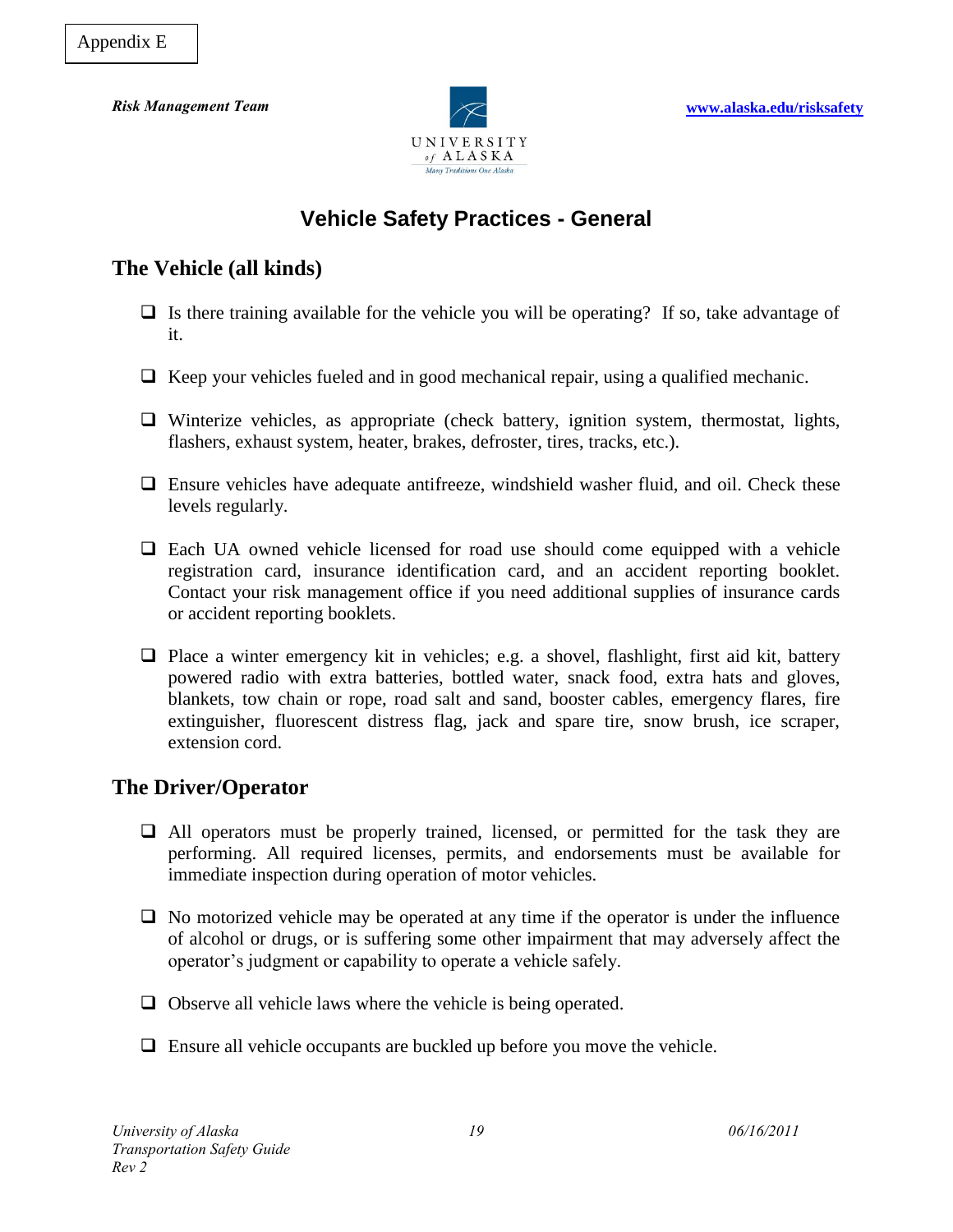- $\Box$  Stop in a safe location to speak on a cell phone or radio, or have passenger relay information.
- $\Box$  Do not overload a vehicle with passengers or material. Carry loads in a manner that lowers the center of gravity and avoid loading heavy or bulky items on roof racks.
- $\Box$  Safely park vehicles.
- $\Box$  Drivers are responsible for immediately reporting any defective or unsafe conditions.
- $\Box$  Do not let passengers ride in vehicles, or on parts of vehicles (e.g., truck beds), which do not have seats and seat belts.
- $\Box$  Do not let passengers get on or off a vehicle while it is in motion—even slow motion.
- $\Box$  Control the speed of the vehicle such that you can stop the vehicle within a safe distance given the possibility of unexpected accidents, the driving or operating conditions, and the stopping capabilities of the vehicle.
- $\Box$  Do not idle vehicles unattended.
- $\Box$  Report all vehicle accidents to your supervisor and local Risk Management office immediately after providing or summoning emergency or police services.
- $\Box$  Understand all citations and fines are the personal responsibility of the driver.

### **Other Safety Considerations**

- $\Box$  Driver fatigue is one of the leading causes of accidents. Have two qualified drivers available for trips more than 200 miles in total length. On long trips, rotate drivers every three hours and limit total driving time to no more than eight hours per day.
- $\Box$  Try to avoid driving during bad weather or a storm or blizzard warning. However, if you must travel, do so in daylight hours, don't travel alone, keep others informed of your schedule and route, and stay on the main roads.
- $\Box$  Carry a cell or satellite phone.
- When traveling long distances, please file a **trip plan** to include exact destination, departure and return dates, destination contact person and phone number, an accurate roster of participants, emergency contacts for all participants, and cell phone numbers for one or more participants. Establish a system for checking in with home base to include an emergency contact protocol if a check-in is missed.
- $\Box$  Do not idle engines near building entrances or building air intakes where exhaust fumes might be drawn into buildings.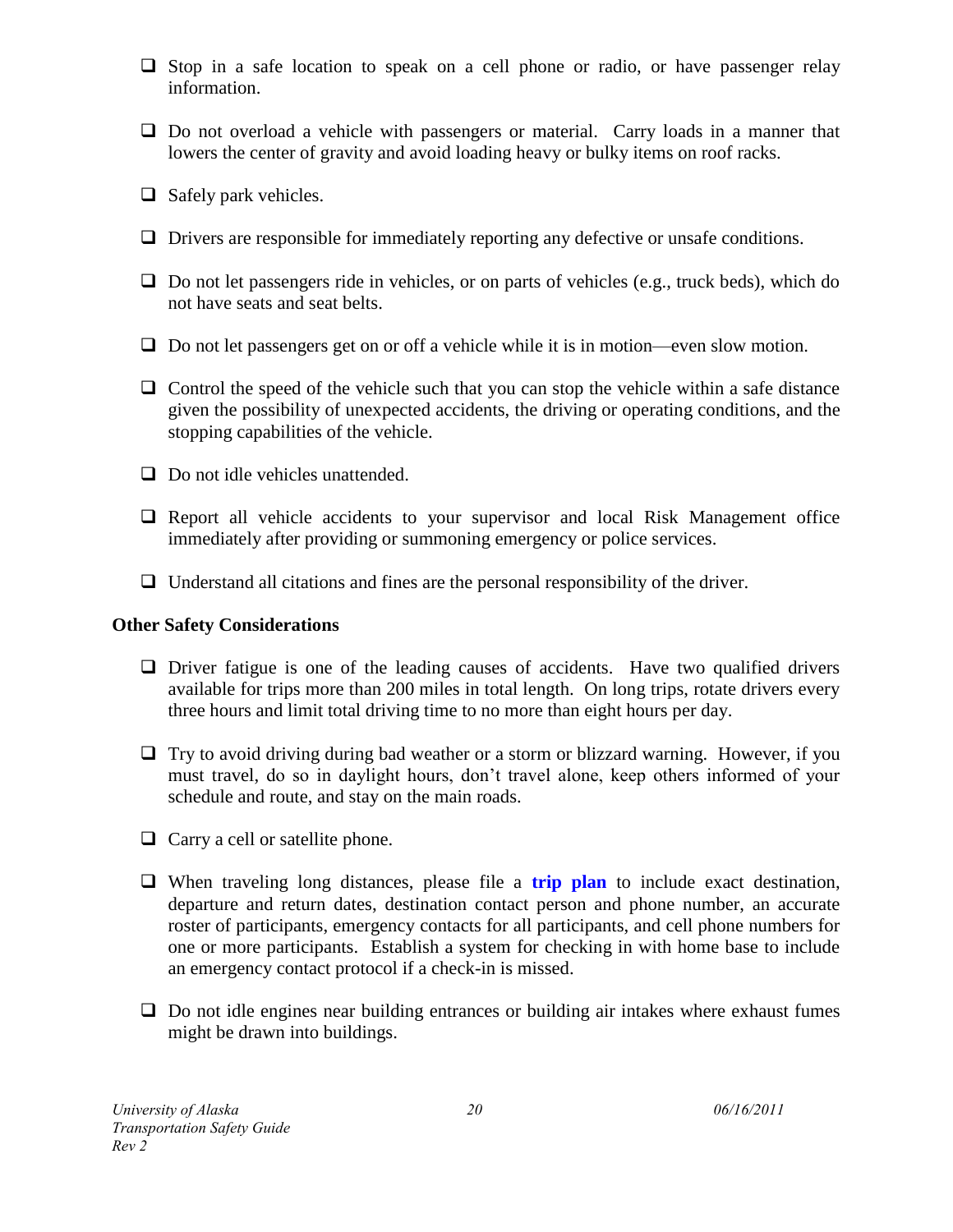- $\Box$  Special Precautions for Van Drivers Most accidents occur while backing vans. Drivers should perform a 360-degree inspection around their van before backing or use a second person as a spotter during backing. Larger vans also have performance instabilities associated with their size and configuration. Please check with your local EHS or Risk Management office on special van safety rules.
- $\Box$  Special precautions for rental car drivers The UA has had several incidents of claims from rental companies for damage unknown to the employee. To limit this kind of problem, employees should perform a detailed vehicle inspection (a walk around the vehicle to visually inspect) of the rental vehicle before accepting it and immediately after returning the vehicle to the rental agency. Any deficiencies must be brought to the attention of the rental agency before leaving the lot, if possible, or as soon thereafter as possible. Further information and details regarding insurance issues and concerns associated with rental vehicles can be located at:

[http://www.alaska.edu/risksafety/b\\_insurance/insurance-coverage/auto/](http://www.alaska.edu/risksafety/b_insurance/insurance-coverage/auto/)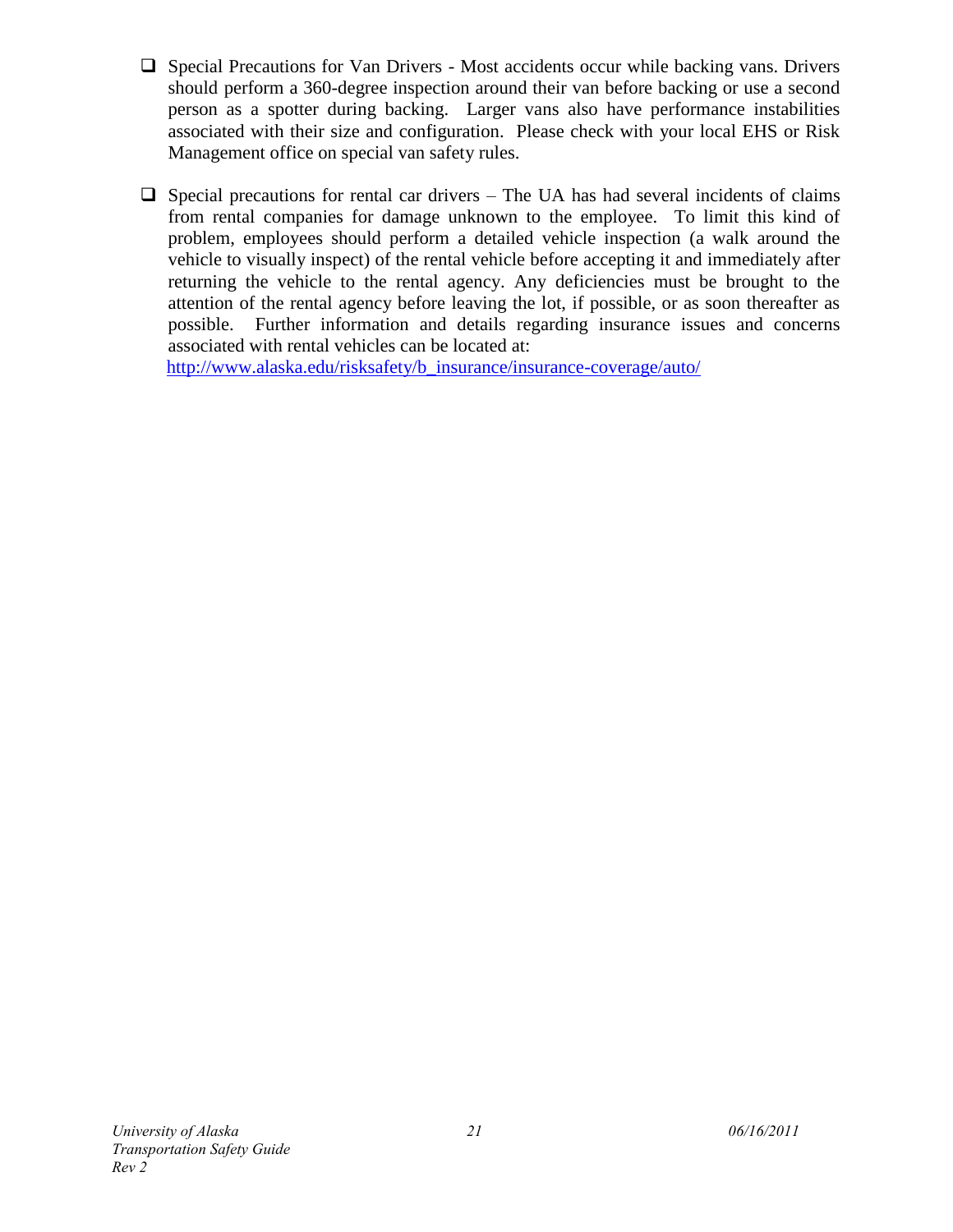

# **Small Watercraft Safety Practices**

- $\Box$  See Vehicle Safety Practices General
- $\Box$  Observe all coast guard regulations/rules of the road and state regulations.
- $\Box$  Do not exceed the maximum capacity for occupants and gear.
- $\Box$  Do not operate watercraft in a reckless, erratic, or unsafe manner.
- $\Box$  Secure or anchor the watercraft in a safe manner.
- $\Box$  Use extreme caution when entering or exiting any watercraft.
- $\Box$  Use Coast Guard approved personal floatation devices. A floatation device must be worn by each occupant.
- $\Box$  Carry a serviceable fire extinguisher on all motorized boats.
- $\Box$  A comprehensive safety checklist is available from your local Risk Management Office when a larger marine vessel is required for offshore activities.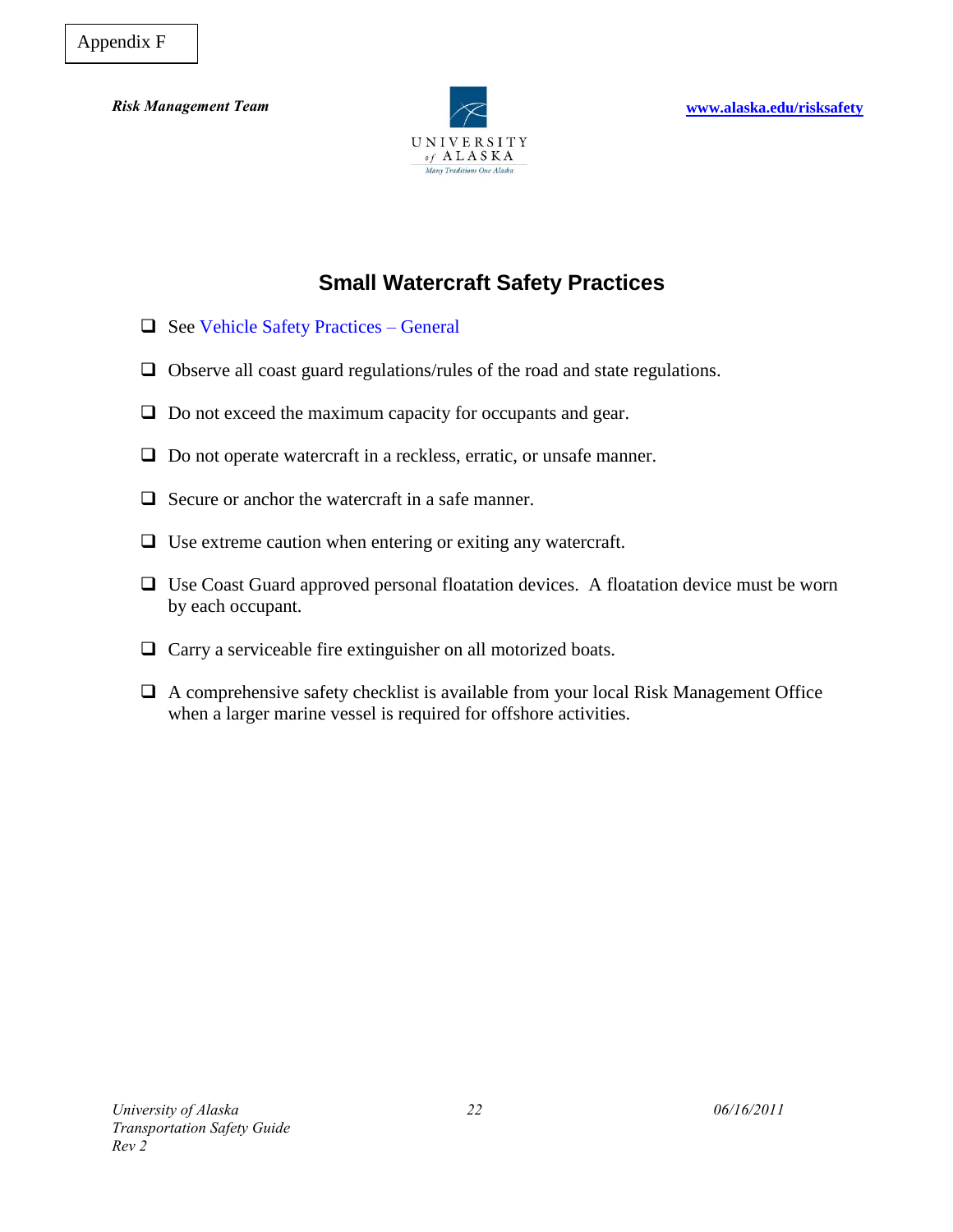

*Risk Management Team* **[www.alaska.edu/risksafety](http://www.alaska.edu/risksafety)** 

# **ATV Safety Practices**

- $\Box$  See Vehicle Safety Practices General
- $\Box$  Inspect the ATV each time before it is used to make sure it is in safe condition.
- $\Box$  Always wear a helmet and other protective gear including, but not limited to, non-skid, closed toe shoes, long pants and a long sleeved shirt, and eye protection.
- $\Box$  Never ride on public roads or at night.
- $\Box$  Do not carry passengers on a single rider vehicle.
- $\Box$  Travel only where the motorized vehicles are permitted.
- $\Box$  Ride only on designated trails and at a safe speed.
- $\Box$  Obey trail markers and closure signs.
- $\Box$  Be alert to changing terrain conditions; check for obstacles before entering a new area. Be aware of excessively rough, slippery, or loose terrain.
- $\Box$  Avoid streams, lake shores, meadows, muddy roads and trails, steep hillsides, and wildlife.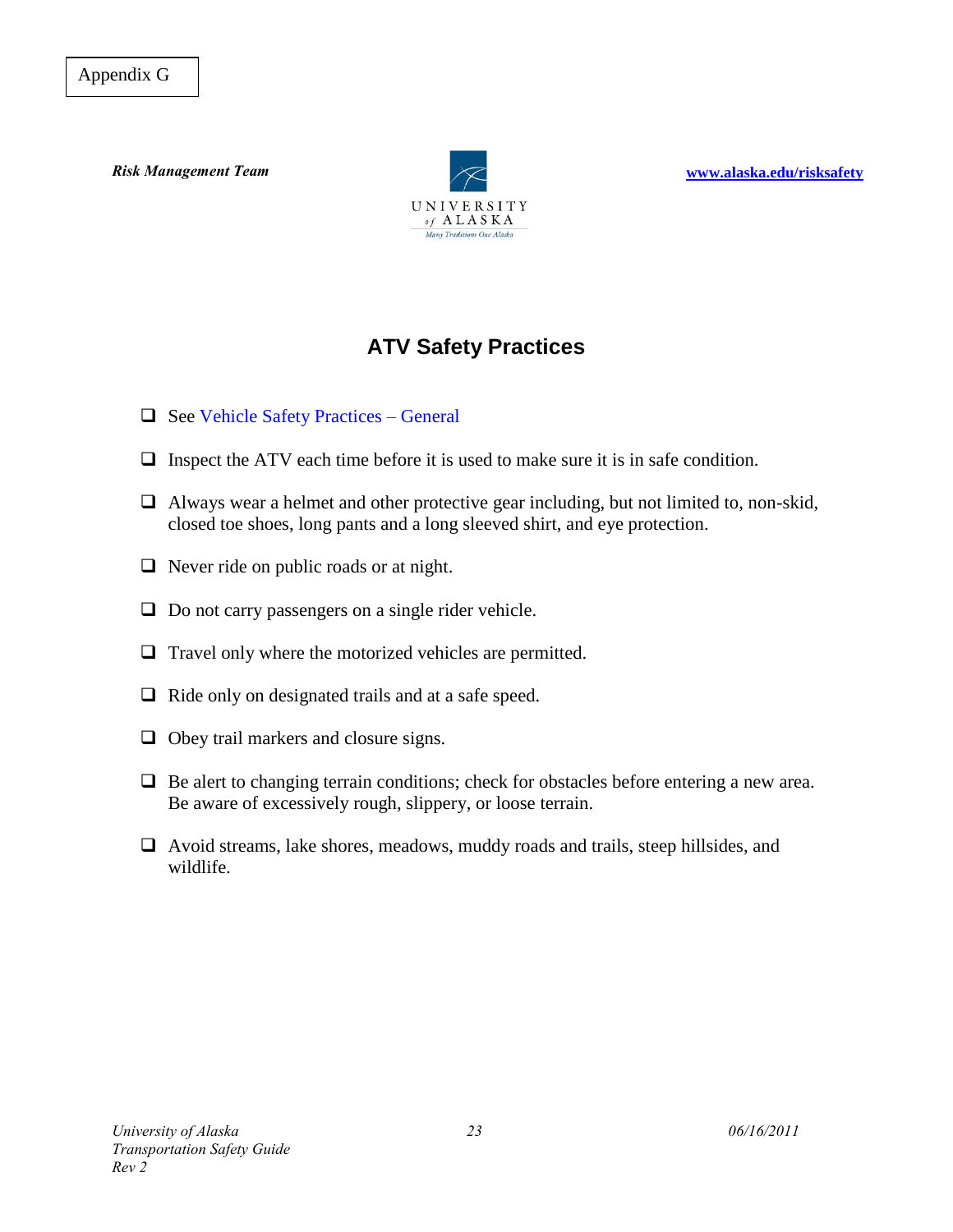### **DRIVER'S LICENSE POINT ASSIGNMENT**

The following is excerpted from the **State of Alaska Driver Manual**, revision 01/2010 (link [http://doa.alaska.gov/dmv/dlmanual/dlman.pdf\)](http://doa.alaska.gov/dmv/dlmanual/dlman.pdf)

If you are convicted of, or forfeit bail for, a moving traffic violation occurring in this, or any other State, points will be entered on your Alaska driving record. Assigned points are based on the following schedule:

### **Type of Violation Point Value**

| • Operating a motor vehicle while privilege to do so is suspended or revoked or in        | 10                      |
|-------------------------------------------------------------------------------------------|-------------------------|
| violation of limited license                                                              |                         |
| • Driving while intoxicated / under the influence                                         | 10                      |
| • Reckless driving                                                                        | 10                      |
| • Refusal to provide a breath sample                                                      | 10                      |
| • Fleeing or attempting to elude a Police Officer                                         | 10                      |
| • Speed contest Racing                                                                    | 10                      |
| • Negligent Homicide with a Motor Vehicle                                                 | 10                      |
| • Manslaughter with a Motor Vehicle                                                       | 10                      |
| • Assault with a Motor Vehicle                                                            | 10                      |
| • Leaving the scene of a crash                                                            | 9                       |
| • Negligent driving                                                                       | 6                       |
| • Failure to yield to authorized emergency vehicle                                        | 6                       |
| • Failure to stop for school bus while bus is loading or unloading                        | 6                       |
| • Failure to obey official traffic control devices in school zone, playground, crosswalk, | 6                       |
| or park                                                                                   |                         |
| • Driving without insurance                                                               | 6                       |
| • Careless driving                                                                        | $\overline{\mathbf{4}}$ |
| • Following too close                                                                     | $\overline{\mathbf{4}}$ |
| • Failure to stop or yield                                                                | $\overline{\mathbf{4}}$ |
| • Minor operating after consuming                                                         | 6                       |
| • Illegal passing in a Traffic Safety Corridor                                            | $\overline{\mathbf{4}}$ |
| • All other moving violations                                                             | $\overline{2}$          |
| • Violation of oversize or overweight permits pertaining to restriction on hours of       | $\overline{\mathbf{3}}$ |
| operation                                                                                 |                         |
| <b>SPEEDING:</b>                                                                          |                         |
| • In school zone or playground crosswalk                                                  | 6                       |
| • 3 to 9 mph over limit                                                                   | $\overline{2}$          |
| • 10 to 19 mph over limit                                                                 | $\overline{\mathbf{4}}$ |
| • 20 mph or more over limit                                                               | 6                       |
| Violation of oversize or overweight permits pertaining to restriction of speed            |                         |
| • 3 to 9 mph over limit                                                                   | $\overline{2}$          |
| • 10 to 19 mph over limit                                                                 | $\overline{\mathbf{4}}$ |
| • 20 mph or more over limit                                                               | 6                       |